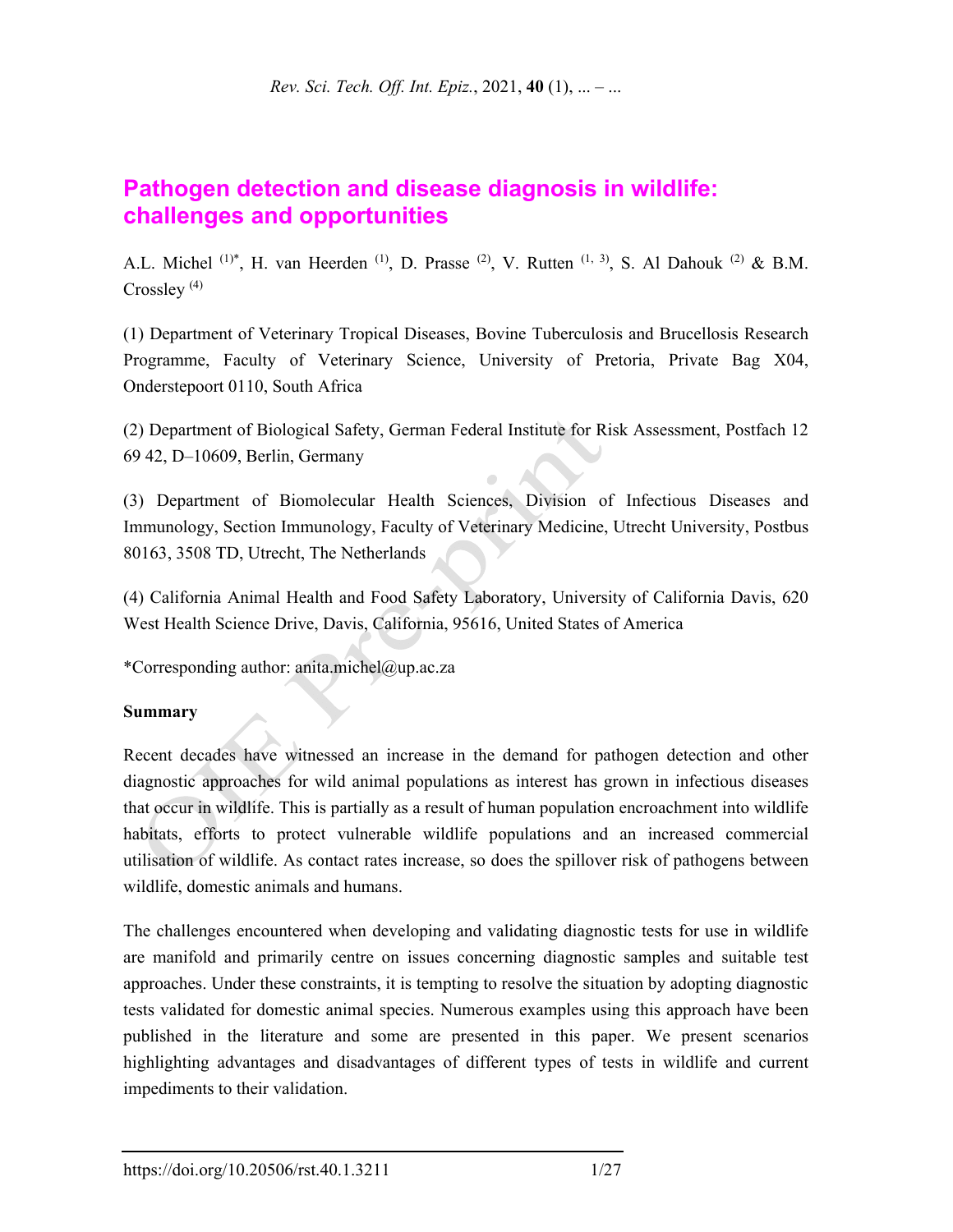Special attention is drawn to future perspectives with regard to the potential of novel and innovative technologies to improve detection of existing, and discovery of unknown, pathogens as well as to accelerate our understanding of infectious wildlife diseases and their diagnosis.

### **Keywords**

Diagnostic test – Emerging disease – Infectious disease – Novel diagnostic approach – Pathogen detection – Test validation – Wildlife – Zoonosis.

## **Introduction**

The changing status and utilisation of wildlife in modern society necessitates an increasing repertoire of tools to detect pathogens that affect them (1, 2). Surveillance for wild animal pathogens holds the key to demonstrating freedom from diseases, managing persistent diseases, detecting disease spillover and ensuring the early detection of emerging and re-emerging pathogens.

Test validation for wildlife is more complex than that for domestic animals, as there are a number of issues to resolve. These issues include: the emergency use of assays rapidly developed in response to emerging disease threats; new agents emerging from wildlife; and the oftenlimited information available on the pathogens and commensal agents existing in wildlife populations (3). Although tests validated for use in domestic species are often employed in testing wildlife, these tests require further validation to ensure quality of the results for the new species and sample matrices.

The concept of test validation, which is linked to the requirement for diagnostic tests to be 'fit for purpose', has been introduced and promoted by the World Organisation for Animal Health (OIE) through a standardised validation pathway which serves to document the integrity and quality of test results while also allowing for the harmonisation of test protocols between trading partners (3). The guidelines for the validation of diagnostic tests for infectious diseases were initially intended for universal use in domestic and wild animal species, but due to specific challenges associated with test validation in wild animals, a dedicated set of guidelines applicable to wildlife was adopted in 2014 (3).

While the principles of validation, i.e. development, optimisation and standardisation, remain unchanged, the introduction of 'provisional recognition of a test' based on preliminary estimates of its performance is a new addition to the validation pathway for wildlife tests. Two scenarios are considered: *1)* a wildlife species for which a specific validated test exists in a taxonomically closely related domestic species, and *2)* a wildlife species without a validated test in a related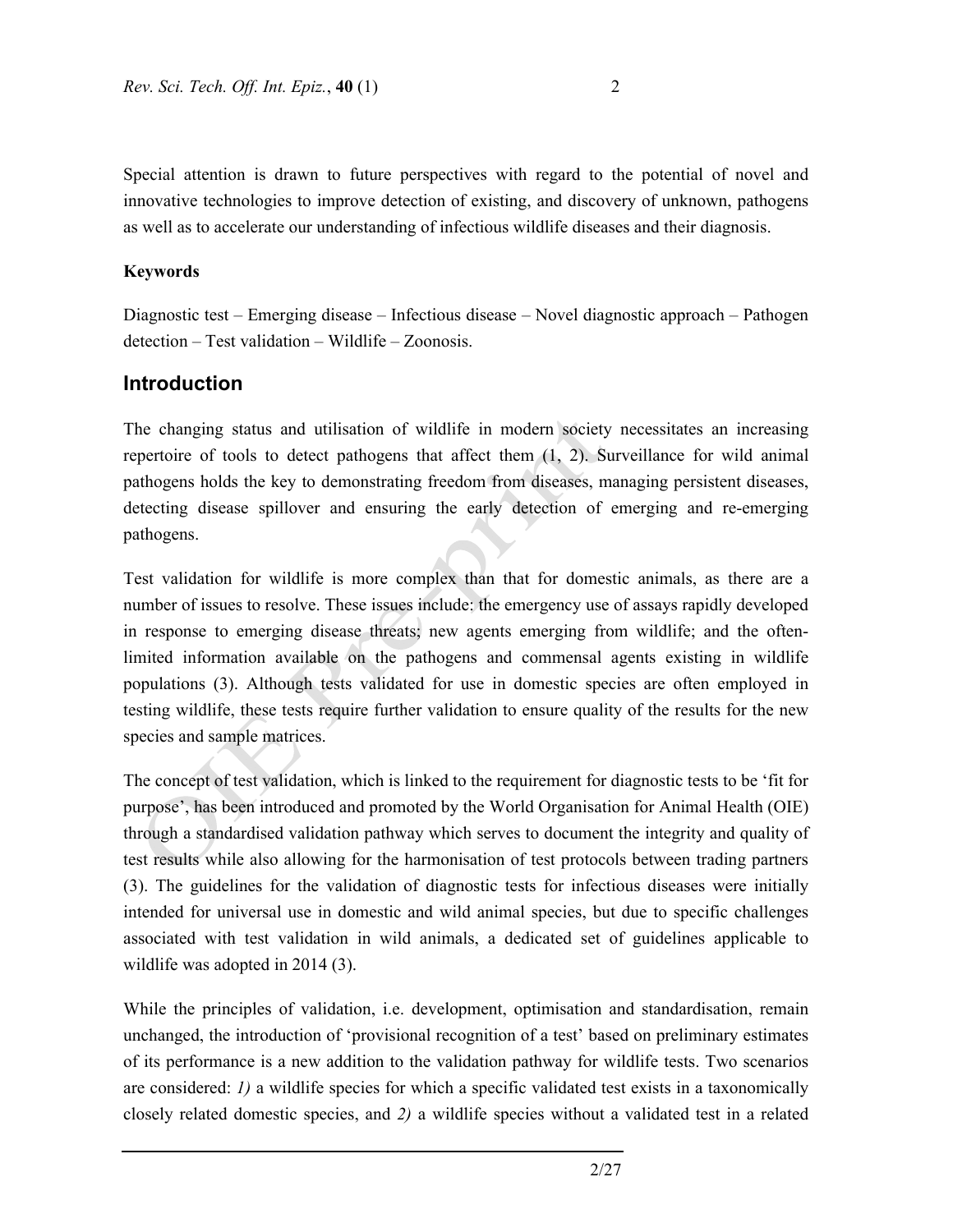species. In both scenarios 1 and 2, provisional recognition of a test can be achieved by demonstrating its analytical and diagnostic performance in the respective required minimum number of samples. It is not, however, intended as the endpoint of validation. Full validation remains a long-term goal that is achievable through continuous systematic data collection. Provisional recognition offers a compromise when a fully validated test in wildlife is unavailable; a provisional test with science-based validation data in line with the 'fit-forpurpose' requirement is valuable, even if the data are limited (3).

We review a series of recently published case studies that outline the most important limitations in determining diagnostic performance for tests in wildlife and provide examples of step-wise approaches towards test validation in different settings and different geographical regions. We also showcase how novel technologies may in future help close gaps in our understanding of wildlife infections and improve disease detection.

## **Challenges in validating diagnostic tests in wildlife**

The ability to obtain sufficient and representative samples for estimating the test parameters, including diagnostic sensitivity and specificity, is a key challenge in test validation (4). Other common problems include poor sample quality and limited access to post-mortem samples and to samples that are representative of every stage of the disease, due to a lack of access to infected animals covering the full spectrum of disease stages (3). Experimental infections can be used in the test validation process, but although this meets the requirements for provisional validation, it rarely allows for more than an initial evaluation of the performance parameters of newly developed tests in the wildlife target species, mainly for ethical and financial reasons (5, 6). Physiological stress responses associated with captivity may significantly alter the course of the disease (7). Due to the biological stress response to captive conditions, a wild animal's immune response and the associated disease progression is likely to be measurably different from the natural situation. Experimental conditions may trigger the re-activation of a latent infection (8) or increase susceptibility to concurrent infections, which may potentially interfere with the test validation process.

Direct detection methods, including histopathology, culture, antigen capture enzyme-linked immunosorbent assay (ELISA) and polymerase chain reaction (PCR), are all equally applicable to all animal species, but they are labour- and cost-intensive compared to serological tests measuring antibodies, which have the major advantages of being low-cost and high-throughput. Serological tests are more effective in supporting disease control strategies and certification of freedom from disease and are, therefore, likely to remain a cornerstone of disease surveillance in wildlife. Consequently, efforts to validate them are crucial. It is, however, a drawback that the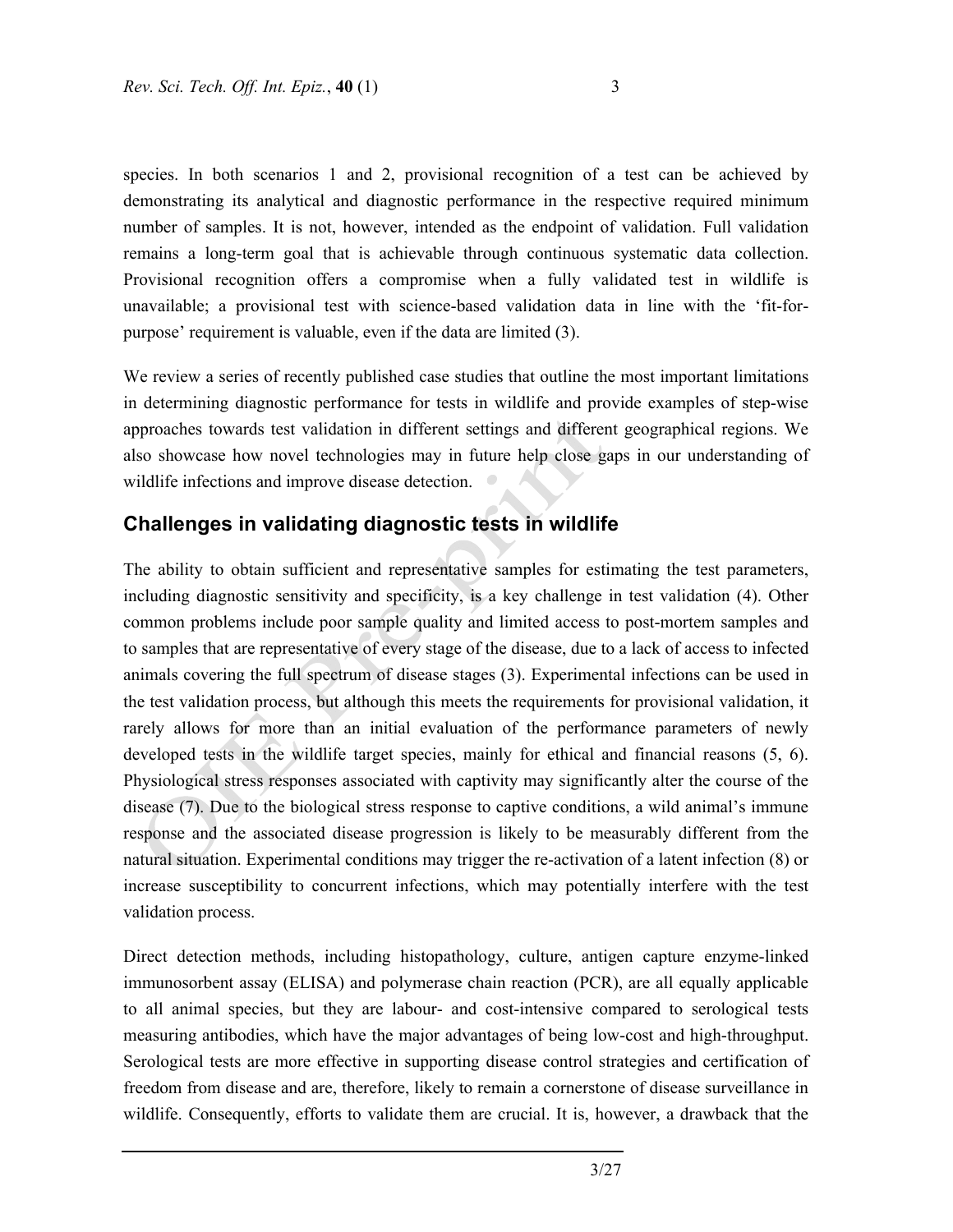most sensitive serological tests require species-specific reagents (9). At least for some pathogens, multispecies serological tests have been successfully used alongside standard assays in a range of wildlife species, e.g. the serum agglutination test (i.e. brucellosis), competitive ELISA (i.e. African horse sickness) (10) and lateral flow assay using protein G (an immune-globulin-binding protein) (tuberculosis, brucellosis) (11, 12, 13).

The detection of pathogen-specific antibodies by means of lateral-flow type tests can be a valuable low-cost tool in wildlife disease surveillance. In the case of tuberculosis diagnosis, preliminary validation has been reported for a lateral flow assay in wild boar (14) and for the Dual Path Platform (DPP) VetTB assay in badgers. The use of the latter assay could additionally facilitate the implementation of a greater variety of control strategies in European badgers (*Meles meles*) in a 'trap-side' setting (15, 16). Another example, the Brucella card test, is a traditional serological assay that has been shown by Schumaker *et al.* to provide 96.4% diagnostic sensitivity and 76.9% specificity for use in screening for brucellosis in wild elk and bison populations (17). In the Greater Yellowstone Area, a combined approach of screening by serology and confirmation by culturing of tissue collected at slaughter has been used for surveillance of brucellosis. A similar approach was followed during a devastating outbreak of peste des petits ruminants in the critically endangered Saiga antelope (*Saiga tatarica mongolica*) in Mongolia in 2017. In that case, an immuno-chromatographic antigen detection assay, developed for small domestic ruminants, was used successfully in ocular and nasal secretions in parallel with other direct detection assays, including histopathology and reverse transcription polymerase chain reaction (RT-PCR) (18).

Where the introduction of a pathogen causes mortalities in wildlife, post-mortem examination is generally the most informative tool in providing the first disease diagnosis, but it is often compromised due to advanced decomposition of the index case. This was observed in an outbreak of canine distemper which reduced the lion (*Panthera leo*) population in a small wildlife reserve by 93% (19). The diagnostic approach depended on the euthanasia and pathological examination of other clinically affected animals. Antigen and antibody detection assays were unsuccessful due to the lack of conjugated anti-species antibodies. However, a realtime PCR test, which could be phased in, assisted in the further diagnosis of cases and management of the outbreak (20).

Tests based on PCR are confirmatory and can produce results quickly, making them valuable diagnostic tools in ruling out highly contagious diseases that have a huge economic impact and require immediate control measures. These include diseases such as foot and mouth disease (FMD), African swine fever (ASF) and important human zoonoses such as rabies and, most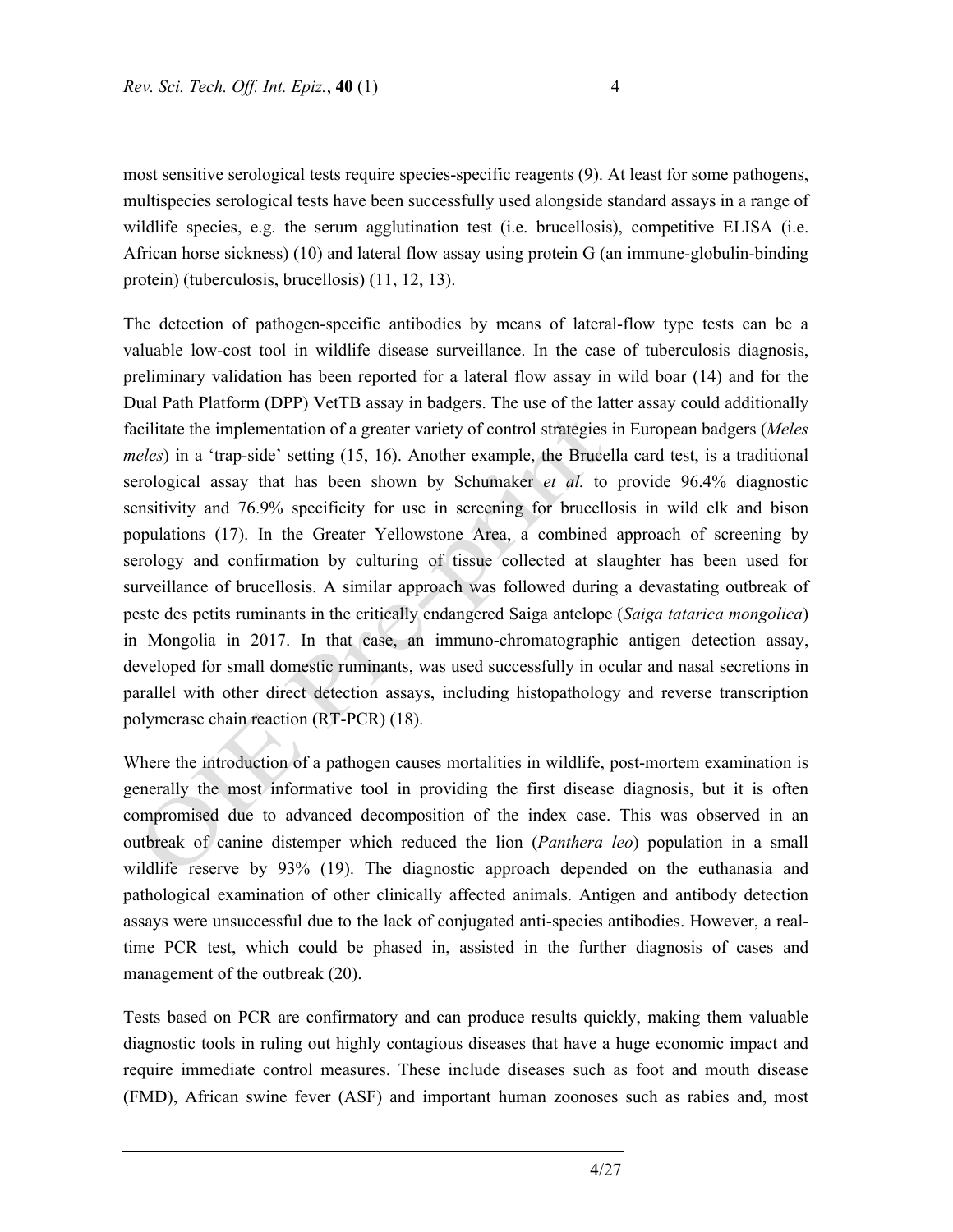recently, severe acute respiratory syndrome coronavirus 2 (SARS-CoV-2). Recently, a portable, battery-operated quantitative RT-PCR platform has been introduced for the diagnosis of canine distemper (21). The on-site detection of ASF virus in suids has been demonstrated using a combination of a rapid PCR test and a lateral flow strip (PCR-LFS) (22) or a more cost-effective recombinase-based isothermal amplification assay (23). This transfer to a mobile technology platform has opened up opportunities to use PCR-based tests in point-of-care (POC) diagnostics in remote wildlife populations. Point-of-care applications have an important role to play in wildlife diagnostics because they eliminate disadvantages associated with sample handling, storage and long-distance transport.

Small wildlife populations managed in fenced reserves are more vulnerable to disease introductions than cohorts in large ecosystems (24). To avert a negative impact from disease on conservation, pathogen screening of animals and early, accurate detection are imperative before stocking or exchange of breeding individuals. An outbreak of bovine tuberculosis in African buffalo (*Syncerus caffer*) in a newly founded conservation area in South Africa illustrated the spectrum of economic and conservation implications as veterinary quarantine measures put an indefinite halt on the movement of buffalo out of this reserve (25). Epidemiological investigations revealed that the outbreak did not originate from buffalo, for which provisionally validated immunoassays exist (21), but from introduced, untested game species (25). A similar situation is found in the United States of America, where both farmed elk (22, 23) and bighorn sheep (26, 27) contracted disease from other species of unknow disease status.

Such examples show that, in the absence of suitably validated tests, a combination of multiple, especially direct, detection methods should be the recommended diagnostic approach. Not only is such an approach the best option for diagnosis in the interim, but it also goes a long way towards test validation.

# **Spillover and spillback of diseases, including zoonoses**

Human population growth, commercial wildlife farming, the encroachment of human settlements into previously uninhabited wildlife areas and the implementation of new agricultural activities in these areas have created an interface between domestic and wild animals on the one hand, and humans on the other. Increasing contact rates between these populations and their pathogens facilitate the transmission and exchange of infectious diseases previously thought to be host specific. In countries with a rich biodiversity, wildlife resources play an important role in the economy, contributing to employment, the tourism industry and food production. In South Africa, the resources are divided between state-owned wildlife conservation areas and the wildlife industry. The latter includes wildlife ranching, focused mainly on breeding and live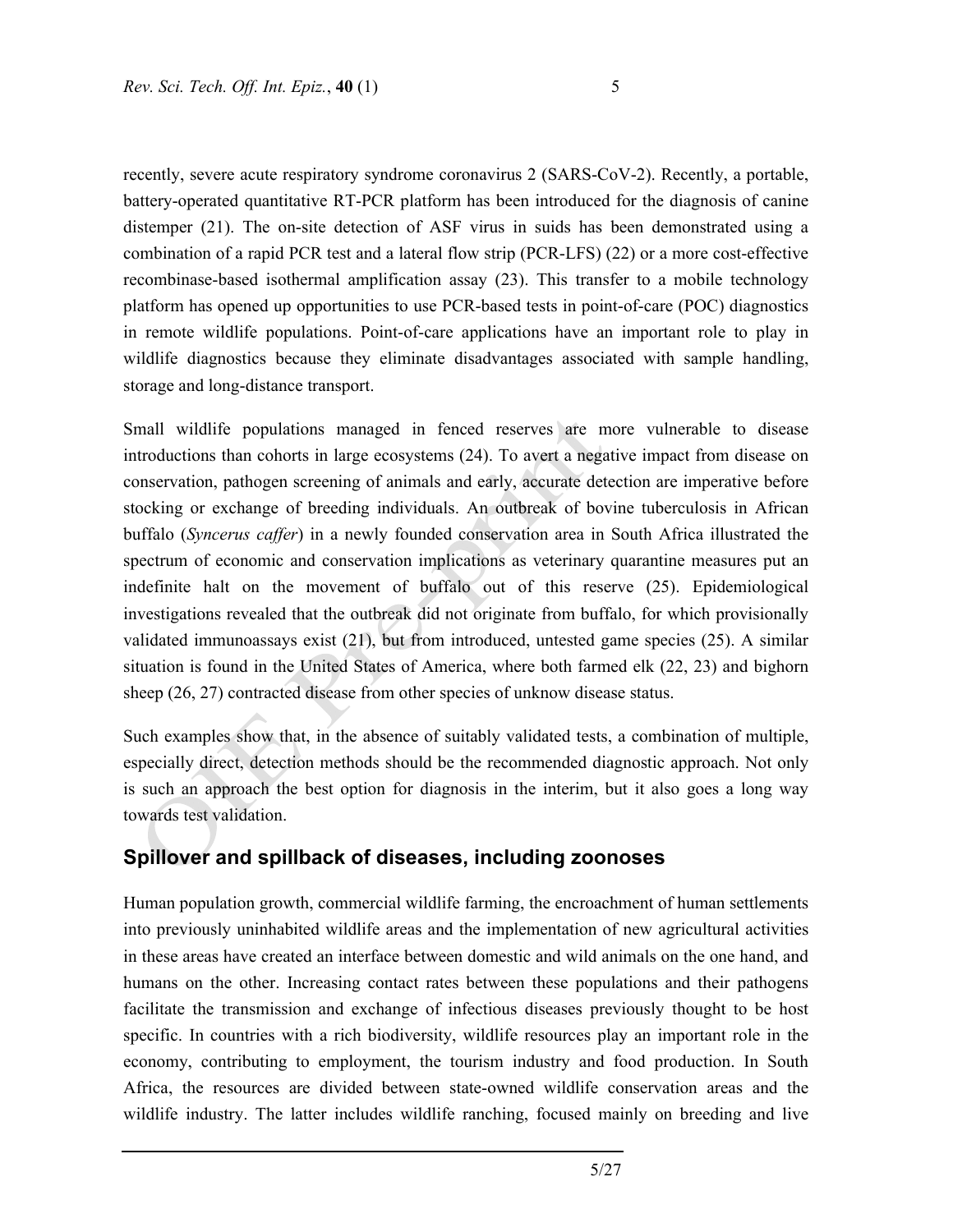animal sales; wildlife ecotourism and hunting; and wildlife products, e.g. venison, trophies and hides. Control programmes for diseases affecting both livestock and wildlife are mandatory. In the case of commercially utilised African buffalo, the diseases monitored by control programmes include FMD, theileriosis caused by *Theileria parva*, bovine brucellosis and bovine tuberculosis. As financially challenging as these control programmes are for the owners, they have provided unique opportunities for diagnostic data collection. If well coordinated and approached strategically, these management interventions can effectively drive the test validation process for trade-sensitive diseases in wildlife (11, 21, 28, 29).

Monitoring of the wildlife reservoir population for the purpose of managing the risk of pathogen spillover to cattle is more complex if it necessitates the development of diagnostic tests for a new target species (scenario 2). This is the case with Eurasian wild boar, red deer and white-tailed deer, which are all widely considered to be members of the *Mycobacterium bovis* maintenance host community. Serological approaches using ELISA have been developed and shown to have diagnostic merit (12, 13, 30). A similar situation, requiring test development for a new species, exists for *Mycobacterium tuberculosis*. Tuberculosis can be spread as a reverse zoonosis from humans to elephants and can be transmitted amongst animals in zoos and in African and Asian elephant camps (both inter- and intra-species transmission). In spite of the fact that analytically sound tests have been established (31, 32, 33), a clear-cut validated protocol for diagnosis of tuberculosis in elephants is still not yet in place. This is mostly due to the complex progression of the disease, concomitant immune responsiveness and lack of samples representative of all disease stages. Clearly, a combination of the available assays seems by far the best option for coming to a trustworthy diagnosis, as reported for bovine tuberculosis in buffaloes (34) and African lions. In these cases, assays have been described for measuring *M. bovis-*specific antibody titres, T-cell reactivity *in vitro* (interferon gamma release assay) (35) and T-cell reactivity *in vivo* (tuberculin skin test) (36).

Anthrax, bovine brucellosis and rabies are classical examples of 'neglected' zoonoses which can be transmitted between wild animals and livestock or humans. These diseases challenge Veterinary Services to strike a balance between wildlife conservation, disease control in livestock and the protection of human health. In acute diseases, such as anthrax and rabies, indirect detection methods are of little use; direct antigen or nucleic acid assays form the gold standard for diagnosis and can be used effectively in wildlife species which succumb to clinical disease (37, 38). Serological analysis has only rarely been used in studies of anthrax, possibly due to the perception that most infected animals will not survive to produce an antibody response. However, serological tests for anthrax-specific antibodies in carnivores were employed to ascertain the disease pattern in anthrax endemic regions (39, 40).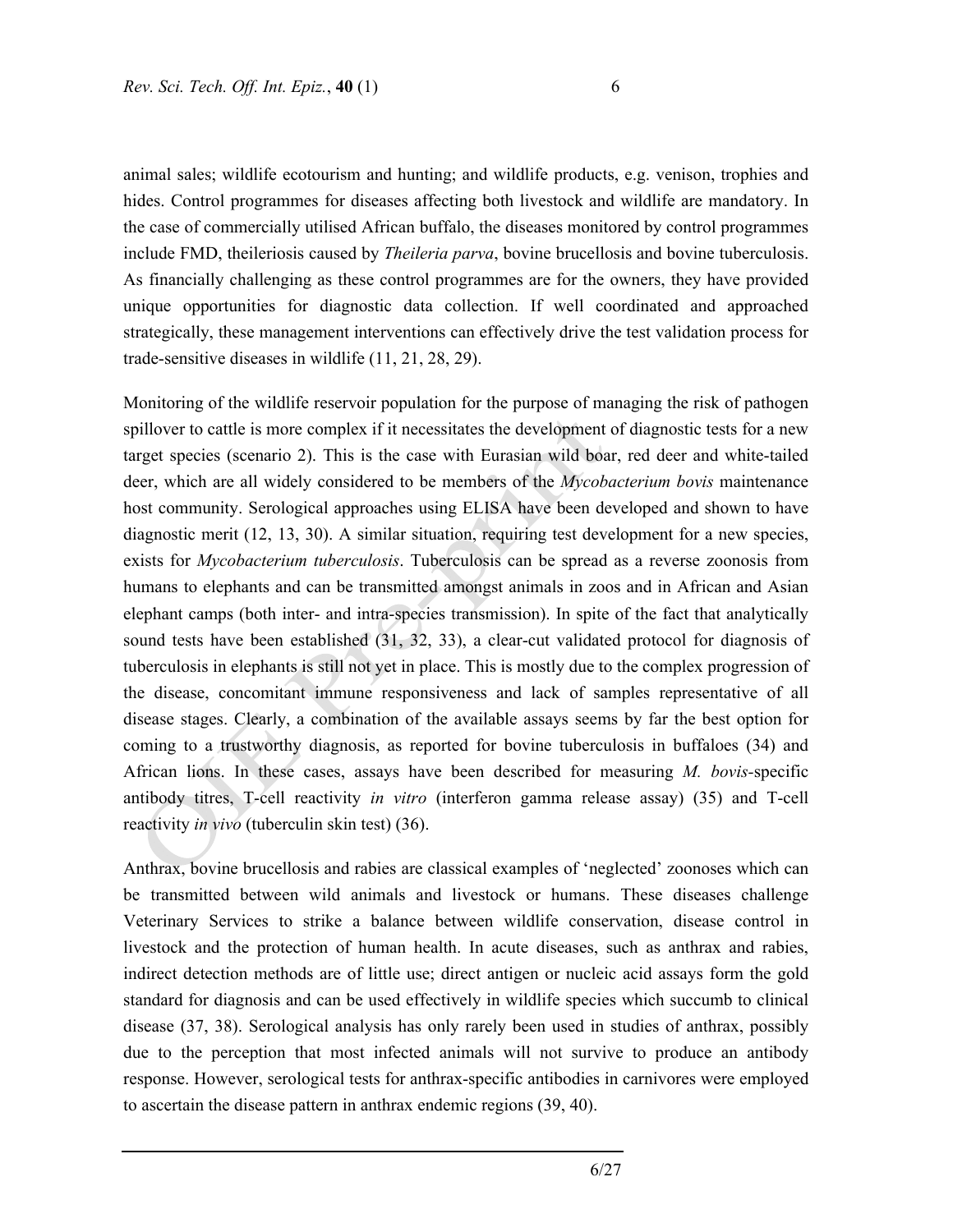Surveillance of rabies infection in wild mammals requires the use of serological tests, which are extremely difficult to validate, as results from corresponding antigen detection tests may yield negative results due to clearance of the rabies virus following exposure (41, 42).

A literature review on brucellosis caused by *Brucella melitensis* in wildlife up to 2018 (Glover and van Heerden, unpublished data) highlights the fact that most of the diagnostic methods used (serology and/or culture) are validated for use in livestock (scenario 1). This raises concerns due to possible differences in the suitability of test reagents (9), in the serological responses of wild animals, and in *B. melitensis* transmission in wildlife, which may require adapted approaches to diagnosis. Figure 1 illustrates the culture-confirmed occurrence of brucellosis in wildlife per country as identified by the literature review (the results indicate some level of underreporting, when compared to the official OIE records for brucellosis caused by *B. melitensis*). One of the examples of testing wild animals with tests validated in livestock came from a report of *B. melitensis* infection in sable antelope (*Hippotragus niger*) on two wildlife ranches in South Africa that kept both livestock and wildlife (43). On both ranches, brucellosis was diagnosed using serological tests validated for cattle, and *B. melitensis* biovars 1 and 3 were subsequently isolated from culled reactor animals. The persistent infection is consistent with the disease circulating within small, ranched populations and being spread through the keeping and trading of high-value animals (43). *Brucella melitensis* was isolated from ibex (*Capra ibex*) in the French Alps using a test validated for use in livestock species (44). France was bovine brucellosis-free from 2003 until 2012, when the disease re-emerged in bovines and humans through wildlife (*Alpine ibex*) (45). Genetic analysis indicated spread from wildlife to livestock and humans (46).

Systematic surveillance and epidemiological investigation of wildlife infections using validated tests are crucial, particularly for those wildlife species that are reservoir hosts and disease vectors, as demonstrated by the numerous reports concerning, amongst others, swine (47), sheep (48) elk and deer (5, 49, 50). In the Greater Yellowstone region in the United States of America, factors such as increased population and animal density, changes in land management, and the reintroduction of wolves are believed to have contributed to the increase of brucellosis due to *Brucella abortus* among wild elk and, thus, to the related elevated risk of transmission to domestic livestock (5).

Pathogen exchange between wild and domestic animals is also facilitated through migration of wildlife hosts or vector expansion into livestock farming areas as a consequence of climate change. As a result of the expansion of *Culicoides* midges, the vector of bluetongue virus (BTV), some wild ruminant species in Europe can maintain BTV, with the host and virus living in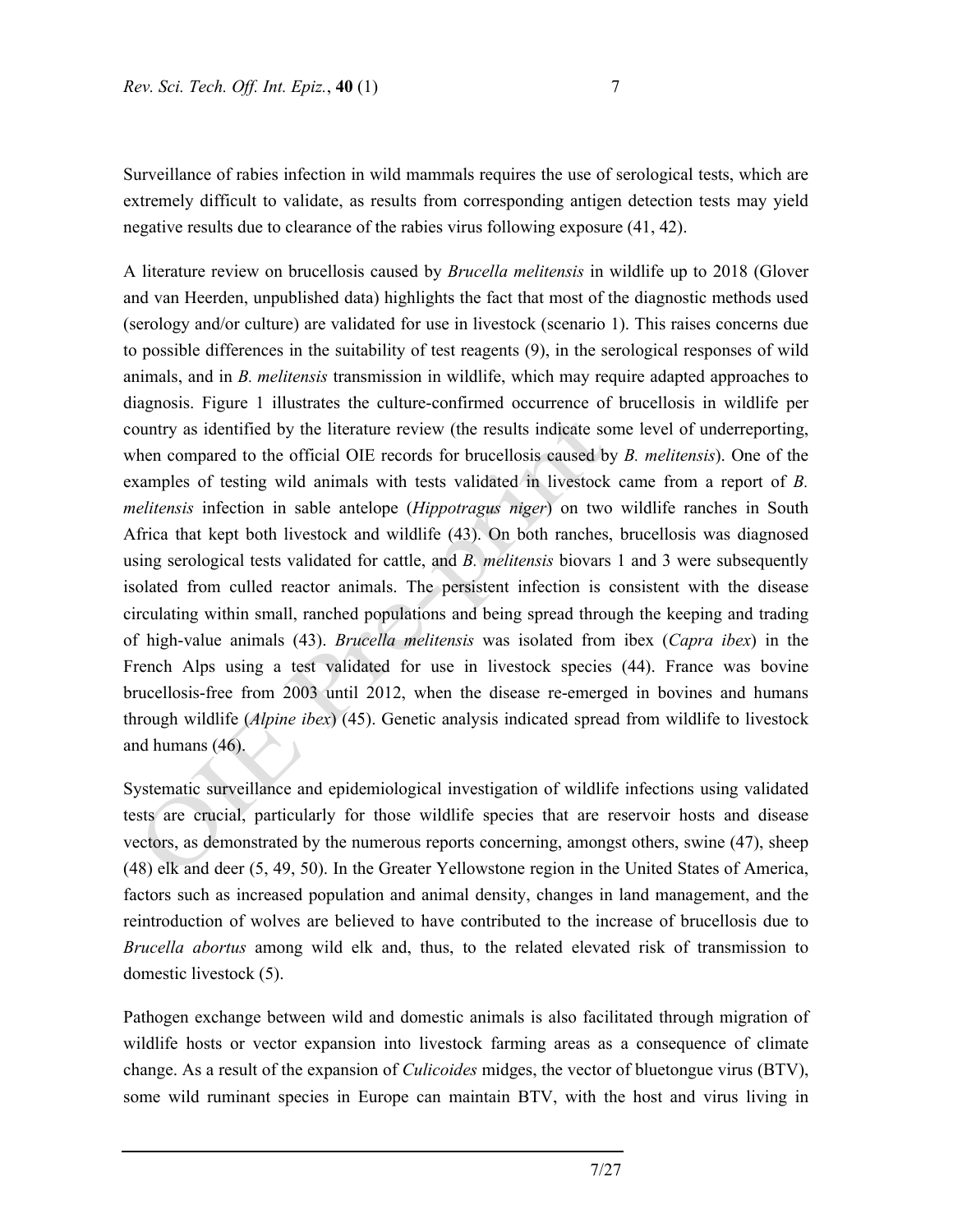symbiosis. In the Mediterranean Basin, cattle and deer both drive a cycle of bluetongue virus, with both cycles linked through *Culicoides* midge species (51). Bluetongue disease causes great economic losses due to trade restrictions associated with outbreaks. Bluetongue virus crossreacts with many antigenically related viruses, including some that are economically important, so reliable tests to detect BTV are used (and others are being developed), with RT-PCR being the most widely employed method (52). Diagnostic approaches used in domestic and wild ruminants are the virus neutralisation test, other serological assays, isolation of virus from blood and semen, and identification with PCR. Moreover, there is increasing interest in next-generation sequencing, as detecting the presence of diagnostically relevant DNA fragments is a fast and relatively cheap alternative to other tests.

### **Wildlife and emerging diseases**

Due to minimal surveillance of endemic agents and pathogens in wild animal populations, the early detection of emerging diseases is limited. *Batrachochytrium dendrobatidis*, which causes a fungal disease that has decimated amphibian populations around the world (53), is believed by some to be the first emerging wildlife pathogen to have caused widespread species extinctions. Other emerging diseases that have been associated with dramatic population declines in wild animals include white-nose syndrome, which is a fungal disease that has caused a sharp decrease in bat populations in North America since 2006 (54), and snake fungal disease (caused by *Ophidiomyces ophiodiicola*), which leads to high mortality in multiple species of snake. (55). In some situations, the source of an emergent disease is unknown, while in other situations the pathogen can be traced to spillover from one species to another, as occurred with Hendra virus, which spilled over from a fruit bat reservoir to horses and humans in 1994 (56, 57). Similarly, Menangle virus spilled over from fruit bats to pigs and humans in 1997 (58), and Nipah virus crossed from fruit bats to pigs, dogs, and humans in 1999 (56). In addition to causing mortality in the host species, emerging diseases have been shown to also threaten associated predator populations. For example, a new variant of rabbit haemorrhagic disease virus affecting wild rabbits was reported in the Iberian Peninsula in 2011, and long-term monitoring programmes in northern Spain subsequently documented a decline not only in the wild rabbit population, but also in the highly endangered Iberian Lynx (*Lynx pardinus*), which feeds on wild rabbits (59).

Once a new disease emerges, post-mortem examination (diagnostic pathology) combined with epidemiological and ecological evidence is used to verify the source and impacts of the disease. These studies are supported by laboratory testing, using techniques that may range from classic tissue examination (60) and agent isolation in *in vitro* cultures with subsequent identification (61), to molecular evaluation of the pathogen's genome (62, 63). Genome and transcriptome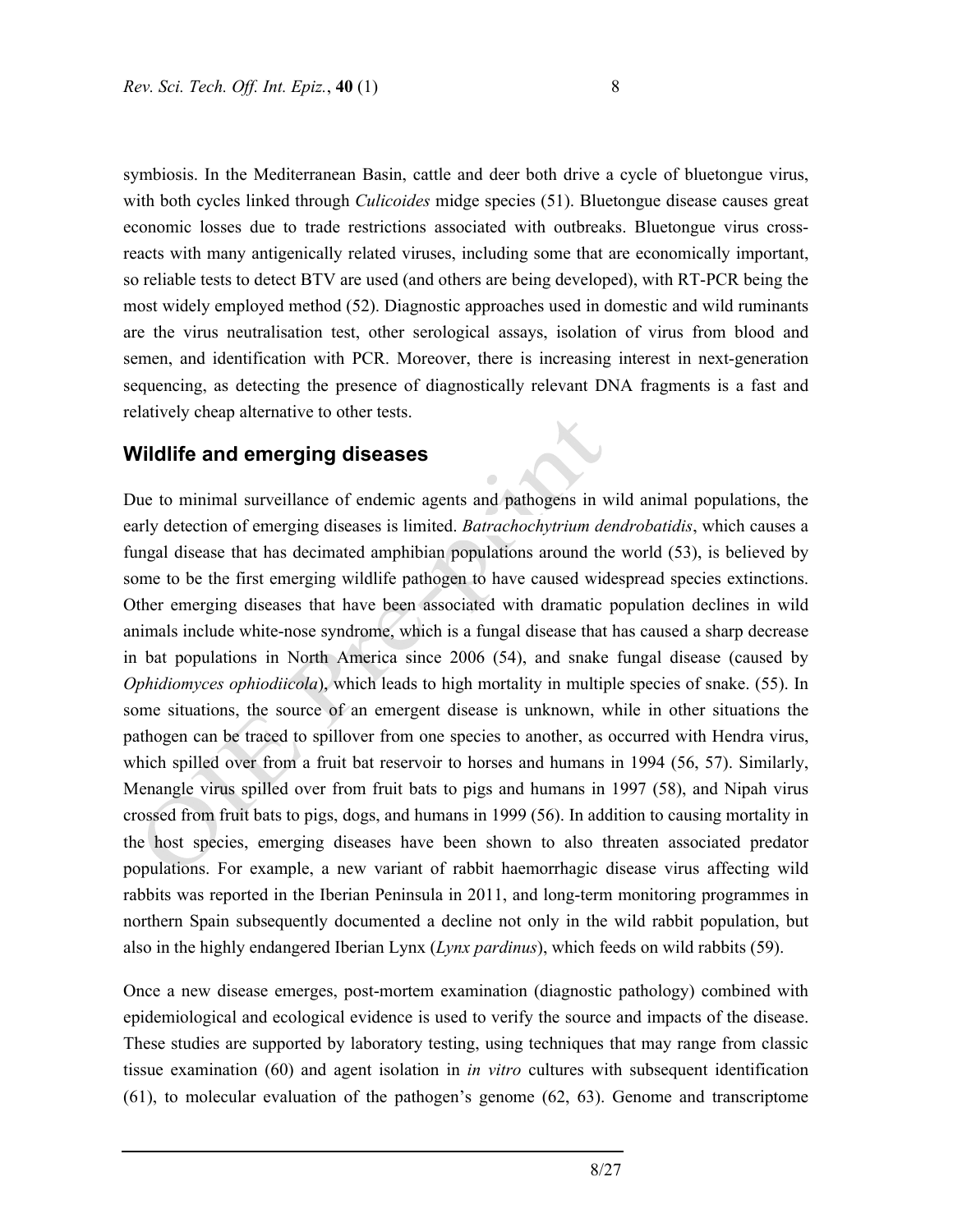analysis of agents circulating in wildlife can play an important role in understanding and predicting public health risks. For example, analysing influenza viruses circulating in avian species (64) can alert us to possible outbreaks in human populations, and analysing SARS-CoV viruses circulating in bats, civet cats and pangolins can help us understand more about COVID-19 in humans (65, 66).

The process of test development through validation ideally involves a diverse team of scientists knowledgeable of the species affected, microbiologists with an understanding of the agent, and diagnosticians with applied expertise in the laboratory and test approaches being used (67). Whoever is involved, a key concern is the time delay between disease recognition and the development of new tests (or modification of existing tests) for effective diagnosis and surveillance. The process may be quick or disjointed and prolonged for years due to perceived infrastructure or skills needs, and cost considerations. The pace at which tests are developed, validated, and implemented largely depends on who is affected by the pathogen. The tests that are developed most rapidly are for diseases that pose a risk to human populations, e.g. Hendra and Nipah viruses (68), pandemic influenza (69) and SARS-CoV (65). Tests for agents posing risks to commercial food animals (70), such as Schmallenberg virus and emerging foodborne parasites, or those that pose a risk to wild animals, including both endangered and nonendangered species (as mentioned above), usually take longer to develop. In the case of Hendra virus, Nipah virus and SARS-CoV, prescribed laboratory testing began within months of the first human outbreaks (68). In contrast, following the detection of the first cases of the aquatic animal disease caused by *B. dendrobatidis*, it took years for diagnostic tests to be developed, documented and validated (71).

# **Novel technology platforms**

Classical microbiological culture and PCR approaches are currently the gold (reference) standard for the direct detection of pathogens in domestic and wild animals (4, 72). However, these methods are often time-consuming and laborious and may lack sensitivity in the case of fastidious or as yet understudied microorganisms.

In this section, we present novel and innovative targeted and untargeted detection methods, which have great potential to overcome current diagnostic limitations. Some of these techniques are still under study and have only been tested *in vitro*, others have already found their way into field applications in both livestock and wild animals.

Significant improvements have been made to enhance and refine targeted molecular methods for direct and rapid detection of a pathogen from clinical samples (i.e. POC). As an emerging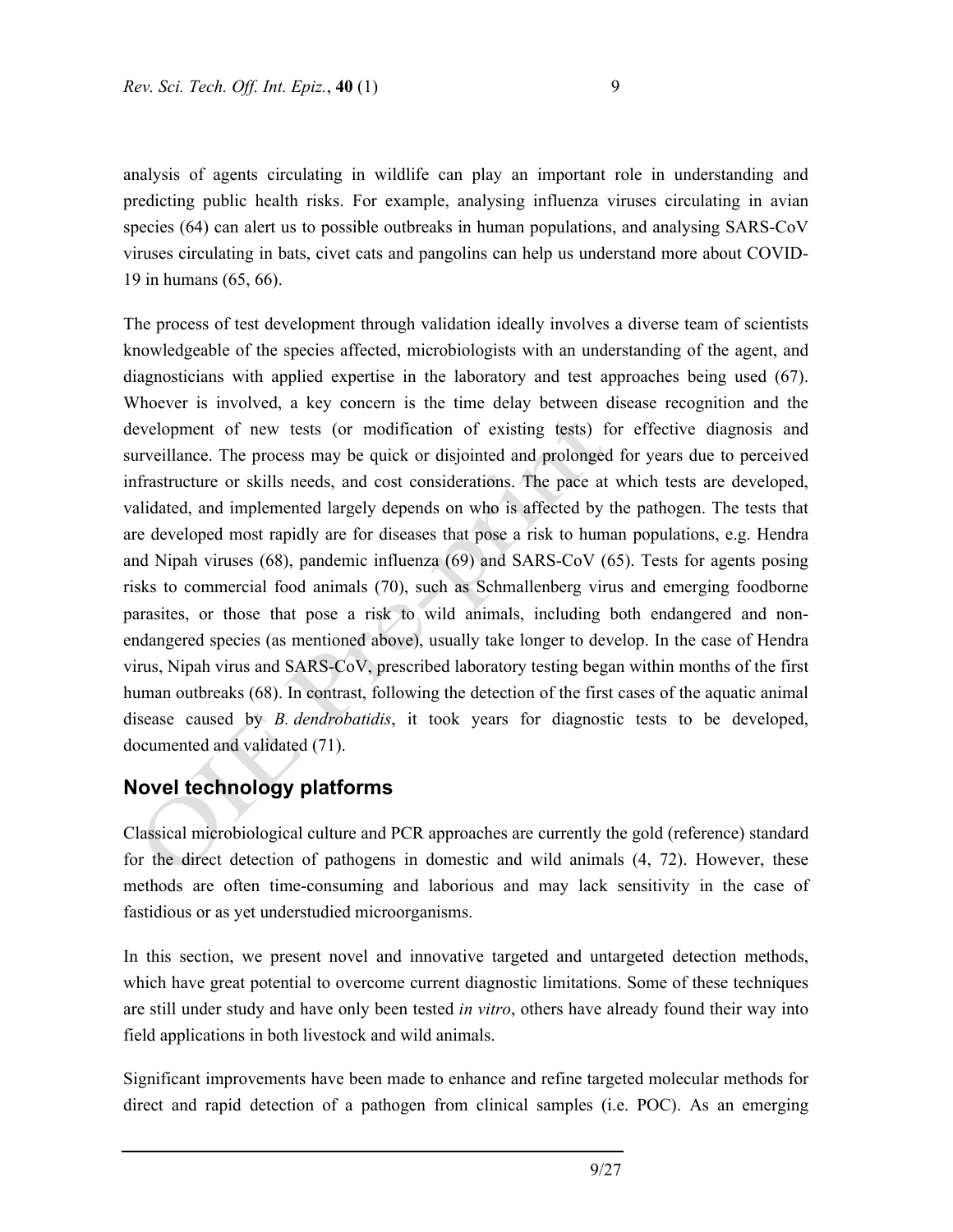technology, digital droplet (dd) PCR enables quantification without the need for internal references or calibration curves. It also facilitates high-throughput screening and has a higher sensitivity and specificity than quantitative PCR (qPCR). It is robust due to the fact that it is not affected by inhibitors and DNA contamination (73). A recently published *in vitro* study demonstrated the usefulness of ddPCR for direct detection of bacteria and antibiotic resistance genes (engineered *Escherichia coli* with low copy number plasmid containing antibiotic resistance marker) from whole blood samples without prior DNA isolation, on a microfluidic device called IC3D (74). Spike-in experiments showed a limit of detection of the IC3D assay of 1–10 colony forming units (CFU) per millilitre (ml). In comparison, the qPCR showed a limit of 1,000 CFU/ml and a commercial platform had a limit of 50–100 CFU/ml. The IC3D method is still in its infancy and improvements are needed to reduce costs and hands-on time for field applications.

A second novel POC platform, based on the CRISPR-Cas system, has already been used for direct detection of human pathogenic viruses such as papilloma, Zika and dengue (75, 76, 77). CRISPR-Cas, originally described as a prokaryotic defence system against foreign molecules, is nowadays a powerful tool for genome editing and bioengineering (78, 79, 80). By making use of new Cas enzymes (77, 81, 82, 83), paper-based lateral flow assays were developed combining isothermal recombinase polymerase amplification and cleavage activity of the endonuclease (DETECTR and SHERLOCK approach) (75, 76, 77). Direct heating of diagnostic samples to destroy nucleases before processing (HUDSON) (84) rendered nucleic acid extraction unnecessary. Hence, this test system is fast and inexpensive and allows for highly sensitive detection of pathogenic nucleic acids at molar levels directly from clinical samples (76).

However, methods based on ddPCR and CRISPR-Cas are targeted approaches, and pathogen detection depends on known primer combinations and species-specific CRISPR RNA guides, respectively. Simultaneous identification of various pathogens in a clinical sample remains difficult, and novel or uncommon pathogens go undetected.

A change in strategic thinking and the use of technological advances for *de novo* identification of hitherto unknown pathogens will expand our knowledge about unexpected disease transmission and (re-)emerging infectious diseases in wildlife (85). Although still in the very early phase of clinical implementation, metagenomics (DNA) and metatranscriptomics (RNA sequencing [RNA-seq]) are attractive tools to screen broadly, and without bias, for clinically relevant microbes in complex sample matrices and for host reactivity. In this way, biomarkers can be discovered, which may promote the development of early-stage diagnostic tests and alternative vaccines (based on messenger RNA [mRNA], DNA or immunogenic antigens) (86, 87).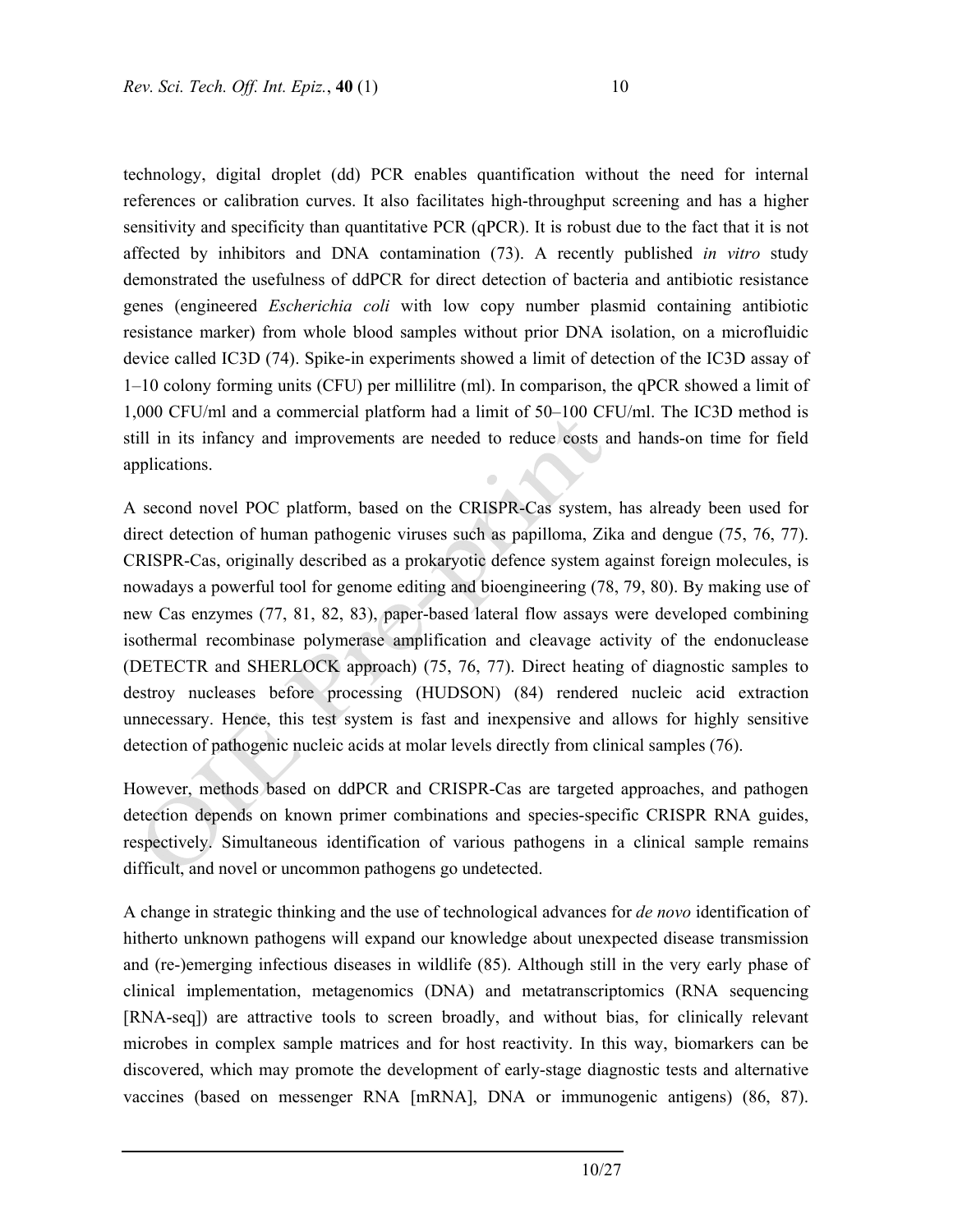Transcriptome profiling is a highly advantageous method for direct detection of live pathogens and RNA viruses and for the identification of host biomarkers of active infection (86). RNA sequencing of animal samples could thus unravel unique RNA biosignatures specific for the host response to a certain infection (88). Circulating secreted RNAs (seRNAs) in the blood, but also differentially expressed mRNAs, microRNA (miRNA) and long non-coding RNA will be attractive diagnostic targets, as they can be detected using microfluidic chips. This technology is already applied in human diagnostics (89).

To expand our knowledge about pathogens emerging in wildlife, Wu *et al.* (90) monitored and compared the viral population landscape of different rodent and small mammal species that are widely distributed within habitats in close proximity to humans and livestock throughout China. Metagenomic virome analysis revealed a high prevalence and great diversity of viruses in rodents and shrews, including viruses that are known to cause severe animal and human diseases, e.g. haemorrhagic fever (*Arenaviridae*), indicating the importance of rodents as potential zoonotic reservoirs (90).

The current COVID-19 pandemic is a reminder of the devastating impact that an emerging zoonotic disease can have. The disease-causing agent is SARS-CoV-2, a coronavirus showing high similarity to the RaTG13 virus from bats, which are assumed to be the reservoir hosts (91). Many efforts have been made to identify potential intermediate animal hosts that could be involved in the spillover from wildlife to humans. Various studies, including high-throughput metagenomic sequencing of wildlife samples in combination with comparative phylogenomic analysis, confirmed the close relationship between SARS-CoV-2, the pangolin-CoV and RaTG13 (sequence identity between 80% and 98%). This led to the hypothesis that SARS-CoV-2 originated from a recombination event between a virus similar to pangolin-CoV and a virus similar to RaTG13. All these studies emphasise the importance of fundamental research for a better understanding of zoonotic pathogens in wildlife.

Alonso-Hearn *et al*. (92) provided an example of the indirect diagnosis of Johne's disease based on the host's response to *Mycobacterium avium* ssp. *paratuberculosis* (MAP). Reliable detection of the causative agent in silently shedding, asymptomatic carrier animals is only possible at later stages of infection, impeding surveillance efforts (92). Therefore, to be able to contain outbreaks in livestock populations, it is vital to find novel biomarkers to detect MAP before it spreads within and between herds. Current studies focus on the miRNA landscape of the host by analysing its blood transcriptome. In a differential RNA-seq study on MAP-infected Holstein cattle, transcriptome profiles of cows were compared and it was found that some of the identified differentially expressed genes seem to play a specific role in immune response during MAP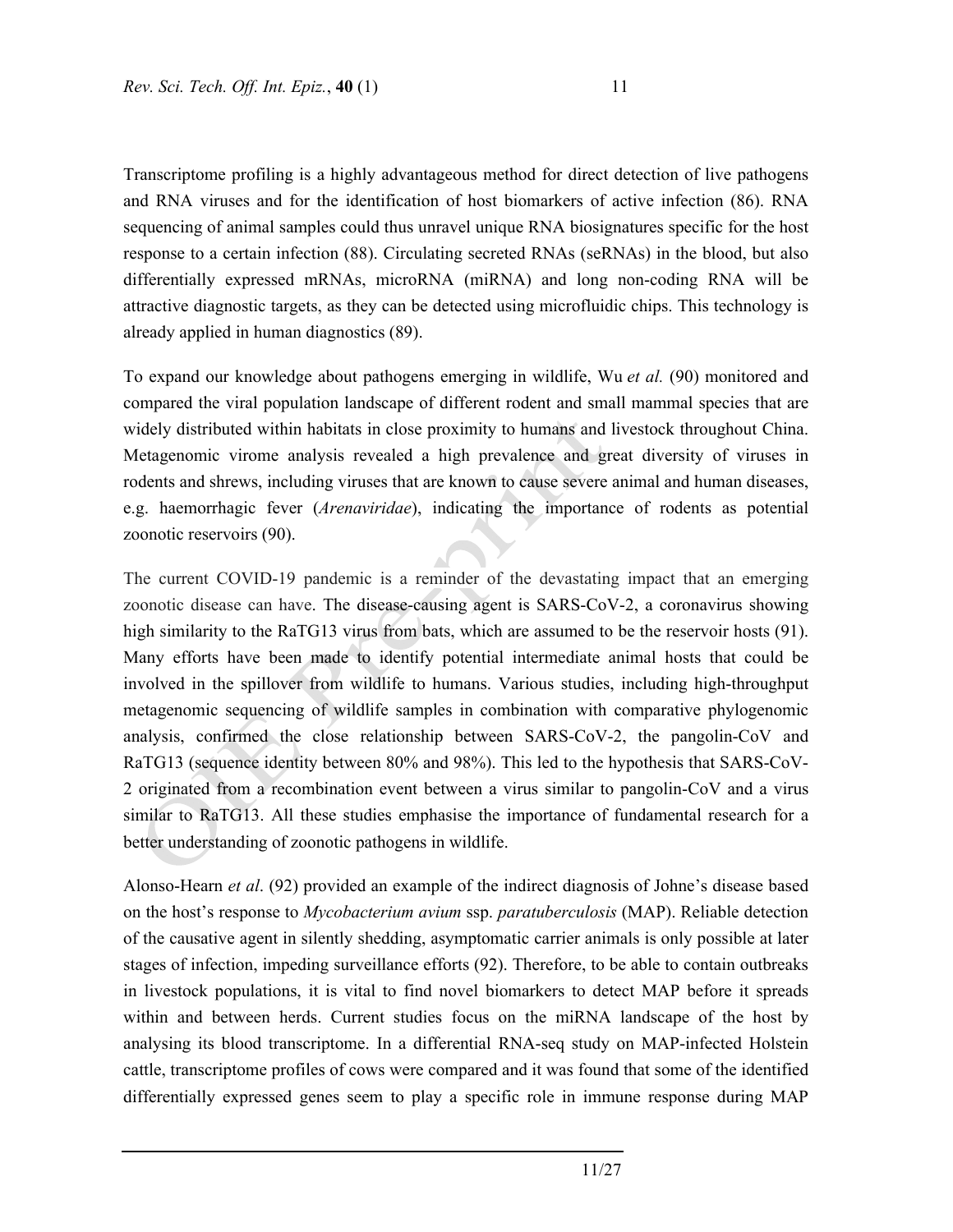infections, and may serve as novel biomarkers for targeted detection, which is also useful for surveillance in wildlife herds (92).

In the development of POC diagnostics for human tuberculosis, transcriptomics and proteomics analyses have identified biomarkers suitable for laminar diffusion assays that are used to assess cytokine profiles in sera and supernatants of white blood cells stimulated *in vitro*, thus enabling the differentiation between the various stages of disease progression (91, 93, 94). Because of the huge degree of homology between *M. tuberculosis* and *M. bovis,* and similarity in disease development, diagnosis of bovine tuberculosis may benefit from a similar approach. Moreover, as in the case of paratuberculosis, transcriptomic analyses of circulating small RNA molecules will support the diagnosis of bovine tuberculosis.

Proteomic approaches are also suitable for direct pathogen detection in complex clinical samples and to confirm the presence of the live agent. Proteotyping, for instance, uses high-resolution liquid chromatography tandem mass spectrometry (LC-MS/MS) for peptide profiling (95). Major advantages over whole-cell matrix-assisted laser desorption/ionisation time-of-flight (MALDI-TOF) mass spectrometry, which requires bacterial culture and isolation, are that LC-MS/MS enables in-depth analysis of microbial metabolic patterns and identification of virulence and antibiotic resistance signatures (95).

A study on the detection of *Francisella tularensis* from infected hare carcasses has already demonstrated the applicability of LC-MS/MS in wildlife without prior cultivation (96). Highresolution electrospray ionisation (ESI) LC-MS/MS analysis on liver and spleen tissue samples of infected and uninfected animals defined 4,223 species-specific marker peptides, which correctly identified *Francisella tularensis* without cultivation. Spike-in experiments showed that the limit of detection for pathogen-specific peptides correlated with the number of spiked-in genome equivalents.

## **Conclusions**

Efforts to establish diagnostic tools and pathways for infectious diseases in wildlife are more complex than those for diseases in domestic animals, and they are invariably met with many more challenges. Some of these challenges cannot be overcome or require immense inputs in terms of expertise, finances and infrastructure. Several examples mentioned in this paper emphasise the advantages of using a test which exists for a related domestic animal species. While it is important to alert users to the potential pitfalls associated with this approach, it is no longer a 'doomed' approach, as the OIE's provisional validation pathway for diagnostic tests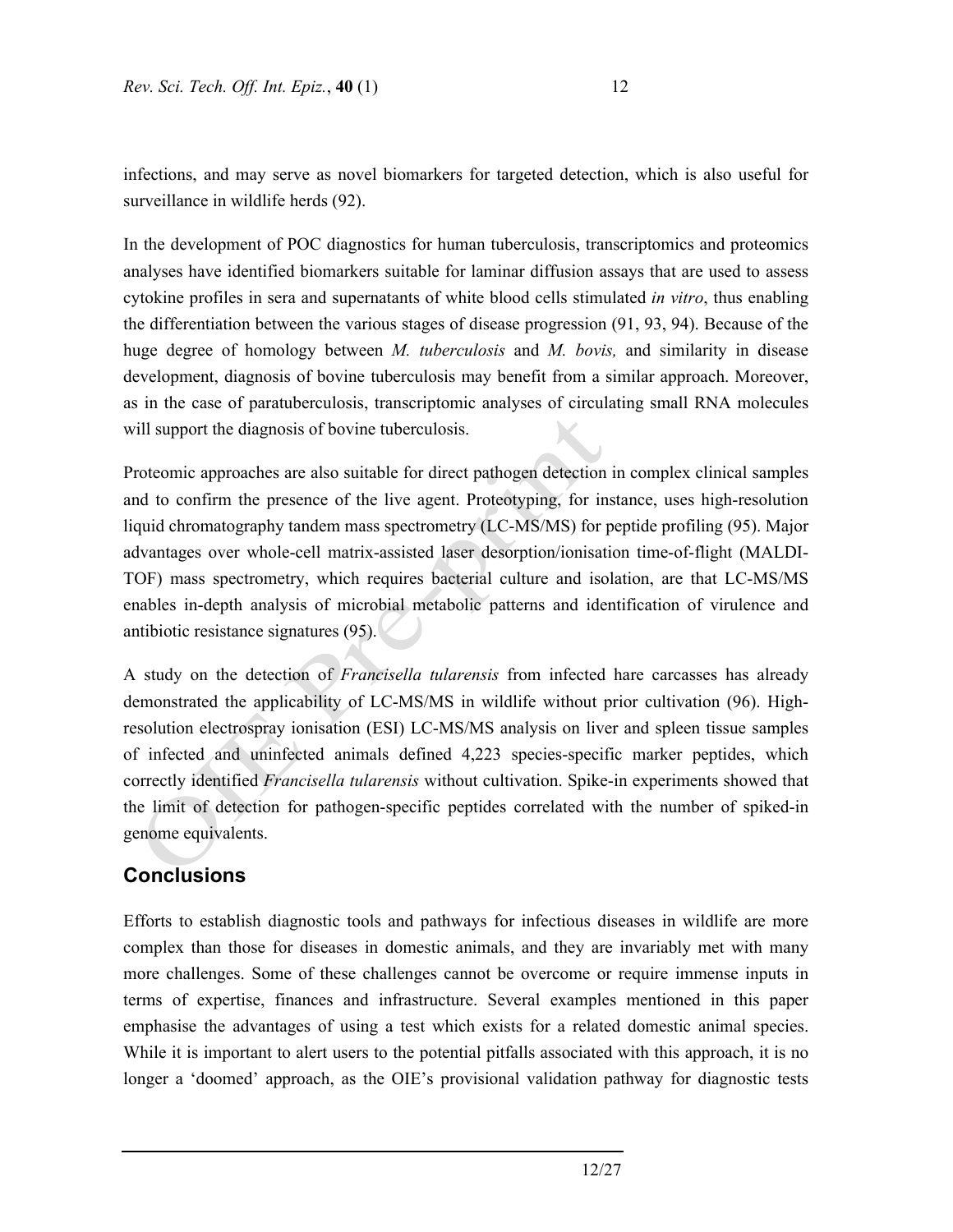provides guidance on how test validation for wildlife diseases can be achieved in a phased approach, recognising challenges which are beyond the laboratory's control.

For many wildlife species and pathogens, adopting existing tests is not an option, but novel and high-throughput methods, although currently at a small scale, have successfully entered the spectrum of veterinary diagnostic applications and their use in strategic approaches are likely to be of great benefit in future. Metagenomics and metatranscriptomics have found their first applications in human and livestock diagnostics, but are still not applicable in routine microbiology laboratories. However, with regard to spillover events or conservation efforts for endangered wildlife species, these techniques can help to improve herd management through the early detection of zoonotic pathogens and diseases and consequent early intervention, which helps to avoid species decline, unnecessary culling or economic losses. For the future, comprehensive knowledge about the background microbiome of livestock and wild animals will be crucial to better understand the difference between normal diversity in a healthy herd and disease in individual animals (97). The bottleneck for the routine application of comprehensive high-throughput methods in the diagnosis of infectious diseases in wildlife will be the shortage of well-equipped laboratories, trained staff (both for wet and dry laboratories), and high-quality reference databases. Recent experiences have shown that the technology response to new disease events is strongly biased towards emerging zoonoses with a high perceived threat to human health. Therefore, it is speculated that rapid progress will be made in the refinement and validation of novel technologies in the field of emerging wildlife diseases with a suspected or confirmed zoonotic nature.

# **Détection des agents pathogènes et diagnostic des maladies dans la faune sauvage : difficultés spécifiques et perspectives**

A.L. Michel, H. van Heerden, D. Prasse, V. Rutten, S. Al Dahouk & B.M. Crossley

### **Résumé**

Nous assistons depuis quelques décennies à une diversification des besoins en matière de détection des agents pathogènes et d'approches diagnostiques applicables aux populations de la faune sauvage, parallèlement à un intérêt accru pour les processus infectieux chez les animaux sauvages. Cette évolution résulte en partie de l'empiètement des populations humaines sur les habitats de la faune sauvage, des efforts déployés pour protéger les populations sauvages vulnérables et d'une intensification du commerce axé sur la faune sauvage. À mesure que les contacts se multiplient, le risque d'un franchissement de la barrière d'espèces et d'une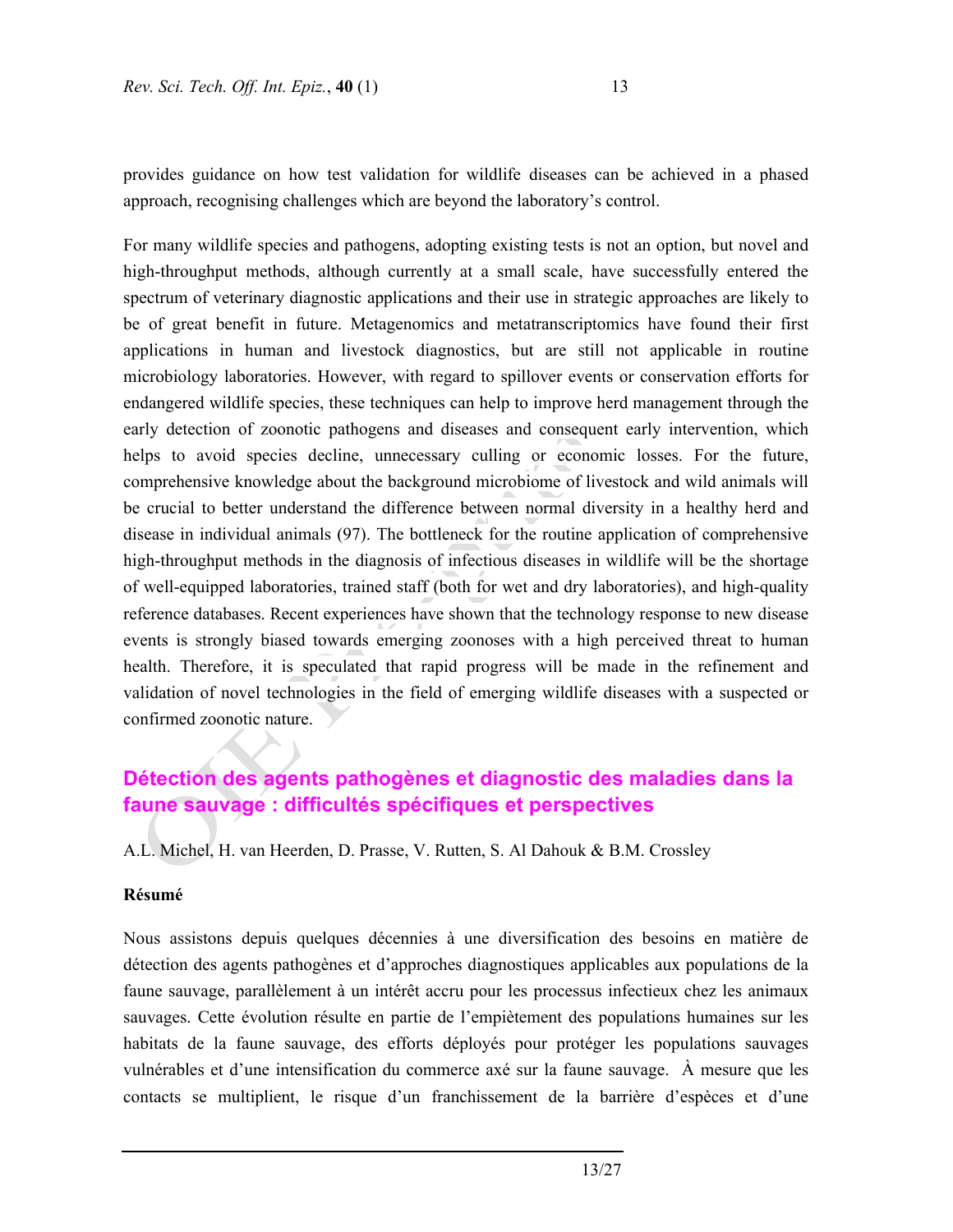transmission des agents pathogènes des animaux sauvages aux animaux domestiques et à l'homme s'accroît également.

La mise au point et la validation d'épreuves diagnostiques destinées à la faune sauvage se heurtent à de multiples difficultés dont en premier lieu la problématique des échantillons à analyser et des méthodes d'essai appropriées. Compte tenu de ces contraintes, la tentation est grande de résoudre le problème en recourant à des épreuves diagnostiques validées pour les espèces animales domestiques. Le recours à cette méthode est illustré par d'abondants exemples dans la littérature, dont certains sont rappelés ici. Les scénarios présentés par les auteurs mettent en avant les avantages et les inconvénients d'un certain nombre de tests de différents types utilisés chez les animaux sauvages, ainsi que les obstacles qui empêchent de les valider.

Une attention particulière est accordée aux perspectives ouvertes par le potentiel d'innovation des technologies, qui annoncent une meilleure détection des agents pathogènes existants ainsi que la possibilité d'en découvrir de nouveaux, d'accroître notre connaissance sur les maladies infectieuses de la faune sauvage et d'accélérer leur diagnostic.

#### **Mots-clés**

Détection des agents pathogènes – Faune sauvage – Maladies émergentes – Maladies infectieuses – Nouvelles méthodes diagnostiques – Tests de diagnostic – Validation d'une épreuve – Zoonose.

# **Detección de patógenos y diagnóstico de enfermedades en la fauna silvestre: dificultades y oportunidades**

A.L. Michel, H. van Heerden, D. Prasse, V. Rutten, S. Al Dahouk & B.M. Crossley

#### **Resumen**

En los últimos decenios, a medida que crecía el interés por las enfermedades infecciosas que se dan en la fauna silvestre, también se iban diversificando las necesidades para poder detectar patógenos o aplicar otros métodos de diagnóstico en las poblaciones de animales silvestres. Este interés se explica, en parte, por la intrusión humana en los hábitats de la fauna silvestre, los esfuerzos por proteger a las poblaciones silvestres vulnerables y la creciente utilización comercial de la fauna silvestre. A medida que el frote se intensifica, también aumenta el riesgo de circulación de patógenos entre animales silvestres, animales domésticos y personas.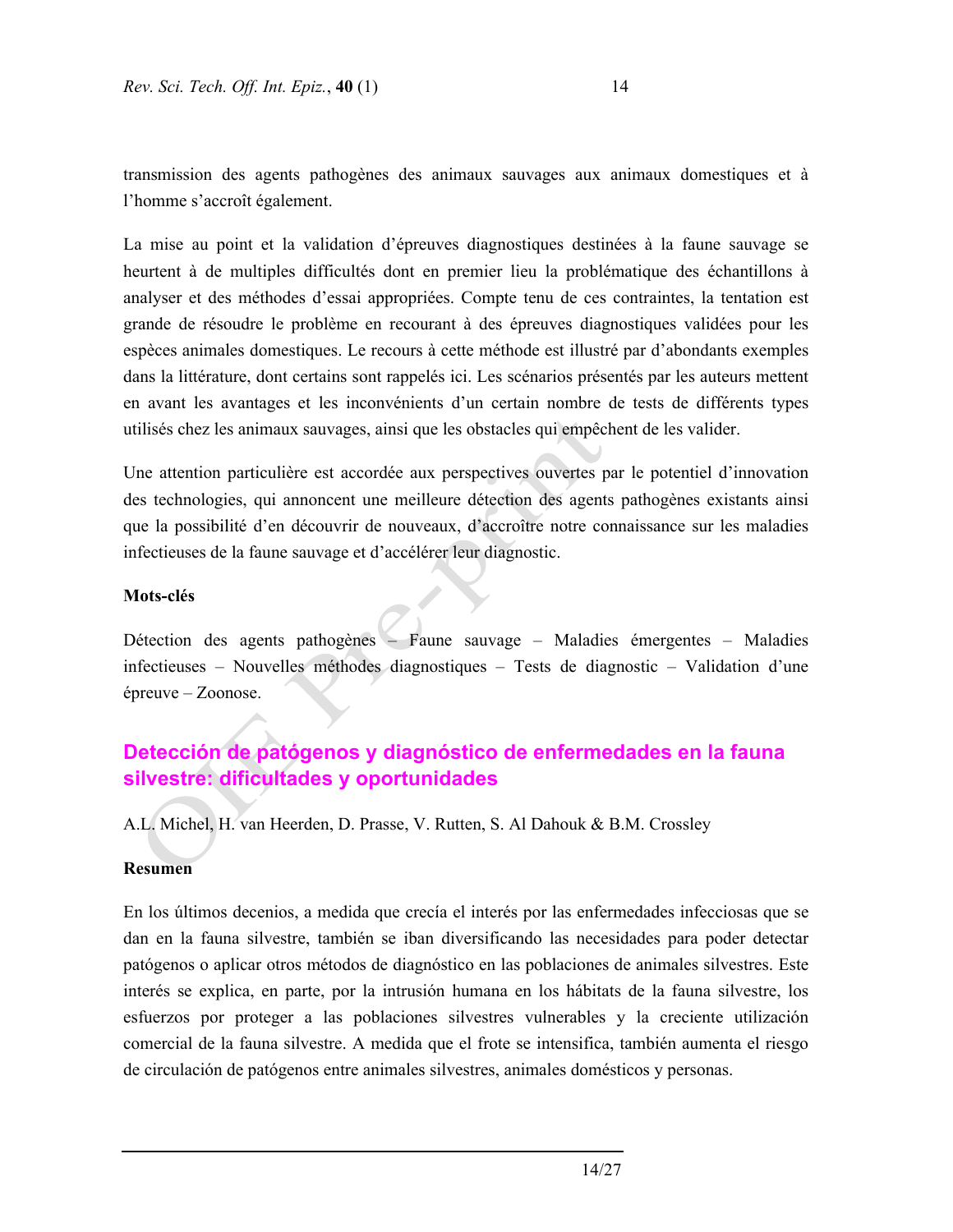Las diversas y numerosas dificultades que han surgido a la hora de concebir y validar pruebas de diagnóstico para animales silvestres tienen que ver primeramente con las cuestiones de las muestras de diagnóstico y los métodos analíticos adecuados. Ante semejantes limitaciones, es tentador salvar el obstáculo recurriendo a pruebas de diagnóstico validadas para especies de animales domésticos. La bibliografía abunda en ejemplos de este tipo de soluciones, algunos de ellos descritos aquí por los autores, que también presentan situaciones hipotéticas para exponer las ventajas y desventajas de distintos tipos de prueba en la fauna silvestre y los impedimentos que hoy frenan su validación.

Los autores destacan las perspectivas futuras que se abren con nuevas y novedosas tecnologías que traen consigo la posibilidad de mejorar la detección de los patógenos existentes y el descubrimiento de otros por ahora desconocidos y de ahondar rápidamente en nuestro conocimiento de las enfermedades infecciosas de la fauna silvestre y su diagnóstico.

### **Palabras clave**

Detección de patógenos – Enfermedades emergentes – Enfermedades infecciosas – Fauna silvestre – Nuevos métodos de diagnóstico – Pruebas de diagnóstico – Validación de pruebas – Zoonosis.

## **References**

1. Taylor W.A., Lindsey P.A., Nicholson S.K., Relton C. & Davies-Mostert H.T. (2020). – Jobs, game meat and profits: the benefits of wildlife ranching on marginal lands in South Africa. *Biol. Conserv.,* **245**, Article No. 108561. doi:10.1016/j.biocon.2020.108561.

2. Watsa M. (2020). – Rigorous wildlife disease surveillance. *Science,* **369** (6500), 145–147. doi:10.1126/science.abc0017.

3. World Organisation for Animal Health (OIE) (2018). – Chapter 2.2.7. Principles and methods for the validation of diagnostic tests for infectious diseases applicable to wildlife. *In* Manual of Diagnostic Tests and Vaccines for Terrestrial Animals. OIE, Paris, France, 7 pp. Available at: www.oie.int/fileadmin/Home/eng/Health\_standards/tahm/2.02.07\_WILDLIFE.pdf (accessed on 15 February 2021).

4. Jia B., Colling A., Stallknecht D.E., Blehert D., Bingham J., Crossley B., Eagles D. & Gardner I.A. (2020). – Validation of laboratory tests for infectious diseases in wild mammals: review and recommendations. *J. Vet*. *Diagn. Investig.,* **32** (6), 776–792. doi:10.1177/1040638720920346.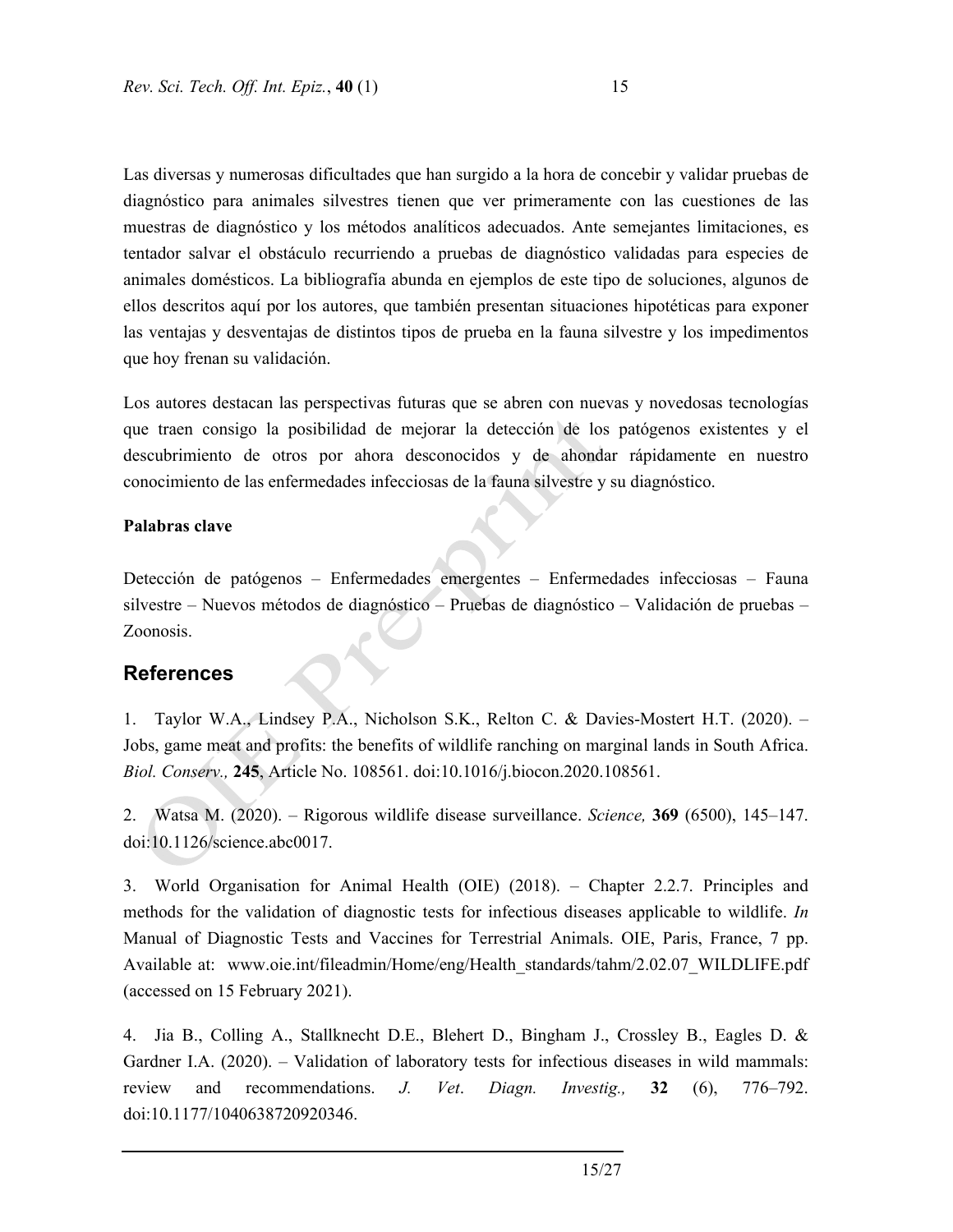5. Rhyan J.C., Nol P., Quance C., Gertonson A., Belfrage J., Harris L., Straka K. & Robbe-Austerman S. (2013). – Transmission of brucellosis from elk to cattle and bison, Greater Yellowstone Area, USA, 2002–2012. *Emerg. Infect. Dis.,* **19** (12), 1992–1995. doi:10.3201/eid1912.130167.

6. Michel A.L., Lane E.P., De Klerk-Lorist L.-M., Hofmeyr M., van der Heijden E.M.D.L., Botha L., van Helden P., Miller M. & Buss P. (2017). – Experimental *Mycobacterium bovis* infection in three white rhinoceroses (*Ceratotherium simum*): susceptibility, clinical and anatomical pathology. *PLoS ONE,* **12** (7), Article No. e0179943. doi:10.1371/journal.pone.0179943.

7. Dickens M.J., David J., Delehanty D.L. & Romero L.M. (2009). – Stress and translocation: alterations in the stress physiology of translocated birds. *Proc. R. Soc. B Biol. Sci.*, **276** (1664), 2051–2056. doi:10.1098/rspb.2008.1778.

8. Vosloo W., de Klerk L.M., Boshoff C.I., Botha B., Dwarka R.M., Keet D. & Haydon D.T. (2007). – Characterisation of a SAT-1 outbreak of foot-and-mouth disease in captive African buffalo (*Syncerus caffer*): clinical symptoms, genetic characterisation and phylogenetic comparison of outbreak isolates. *Vet. Microbiol.,* **120** (3–4), 226–240. doi:10.1016/j.vetmic.2006.11.002.

9. Van der Heijden E.M.D.L., Jenkins A.O., Cooper D.V., Rutten V.P.M.G. & Michel A.L. (2016). – Field application of immunoassays for the detection of *Mycobacterium bovis* infection in the African buffalo (*Syncerus caffer*). *Vet. Immunol. Immunopathol.,* **169**, 68–73. doi:10.1016/j.vetimm.2015.12.003.

10. Durán-Ferrer M., Agüero M. […] & Castillo-Olivares J. (2019). – Assessment of reproducibility of a VP7 Blocking ELISA diagnostic test for African horse sickness. *Transbound. Emerg. Dis.,* **66** (1), 83–90. doi:10.1111/tbed.12968.

11. Chaisi M.E., Janssens M.E., Vermeiren L., Oosthuizen M.C., Collins N.E. & Geysen D. (2013). – Evaluation of a real-time PCR test for the detection and discrimination of *Theileria* species in the African buffalo (*Syncerus caffer*). *PLoS ONE,* **8** (10), Article No. e75827. doi:10.1371/journal.pone.0075827.

12. Thomas J., Infantes-Lorenzo J.A., Moreno I., Romero B., Garrido J.M., Juste R., Domínguez M., Domínguez L., Gortázar C. & Risalde M.A. (2019). – A new test to detect antibodies against *Mycobacterium tuberculosis* complex in red deer serum. *Vet. J.,* **244**, 98–103. doi:10.1016/j.tvjl.2018.12.021.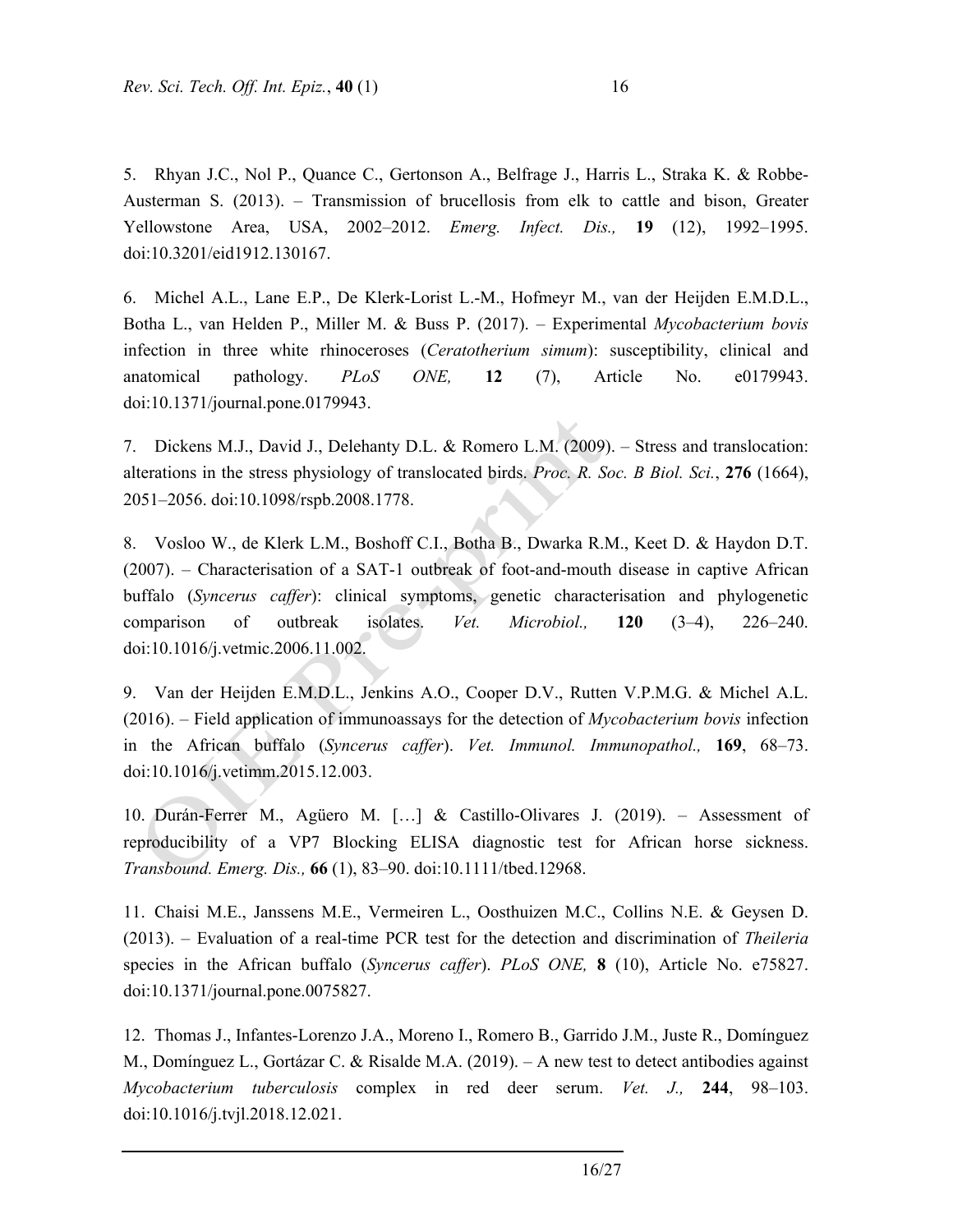13. Thomas J., Infantes-Lorenzo J.A., Moreno I., Cano-Terriza D., de Juan L., García-Bocanegra I., Domínguez L., Domínguez M., Gortázar C. & Risalde M.A. (2019). – Validation of a new serological assay for the identification of *Mycobacterium tuberculosis* complex-specific antibodies in pigs and wild boar. *Prev. Vet. Med.,* **162**, 11–17. doi:10.1016/j.prevetmed.2018.11.004.

14. Fresco-Taboada A., Risalde M.A., Gortázar C., Tapia I., González I., Venteo Á., Sanz A. & Rueda P. (2019). – A lateral flow assay for the rapid diagnosis of *Mycobacterium bovis* infection in wild boar. *Transbound. Emerg. Dis.,* **66** (5), 2175–2179. doi:10.1111/tbed.13260.

15. Courcier E.A., Pascual-Linaza A.V. […] & Menzies F.D. (2020). – Evaluating the application of the dual path platform VetTB test for badgers (*Meles meles*) in the test and vaccinate or remove (TVR) wildlife research intervention project in Northern Ireland. *Res. Vet. Sci.*, **130**, 170–178. doi:10.1016/j.rvsc.2020.03.007.

16. Ashford R.T., Anderson P., Waring L., Davé D., Smith F., Delahay R.J., Gormley E., Chambers M.A., Sawyer J. & Lesellier S. (2020). – Evaluation of the Dual Path Platform (DPP) VetTB assay for the detection of *Mycobacterium bovis* infection in badgers. *Prev. Vet. Med.,*  **180**, Article No. 105005. doi:10.1016/j.prevetmed.2020.105005.

17. Schumaker B.A., Mazet J.A., Gonzales B.J., Elzer P.H., Hietala S.K. & Ziccardi M.H. (2010). – Evaluation of the Western immunoblot as a detection method for *Brucella abortus* exposure in elk. *J. Wildl. Dis.,* **46** (1), 87–94. doi:10.7589/0090-3558-46.1.87.

18. Pruvot M., Fine A.E. […] & Shiilegdamba E. (2020). – Outbreak of peste des petits ruminants virus among critically endangered Mongolian saiga and other wild ungulates, Mongolia, 2016–2017. *Emerg. Infect. Dis.,* **26** (1), 51–62. doi:10.3201/eid2601.181998.

19. Davidson-Phillips S., Davidson-Phillips P., Canning G., Schroder B., Swart J. & Burger A. (2019). – Canine distemper virus management in lions (*Panthera leo*) on Welgevonden Game Reserve. *Afr. J. Wildl. Res.,* **49** (1), 155–166. doi:10.3957/056.049.0155.

20. Loots A.K., Mitchell E., Dalton D.L., Kotzé A. & Venter E.H. (2017). – Advances in canine distemper virus pathogenesis research: a wildlife perspective. *J. Gen. Virol.*, **98** (3), 311–321. doi:10.1099/jgv.0.000666.

21. Michel A.L., Cooper D., Jooste J., de Klerk L.-M. & Jolles A. (2011). – Approaches towards optimising the gamma interferon assay for diagnosing *Mycobacterium bovis* infection in African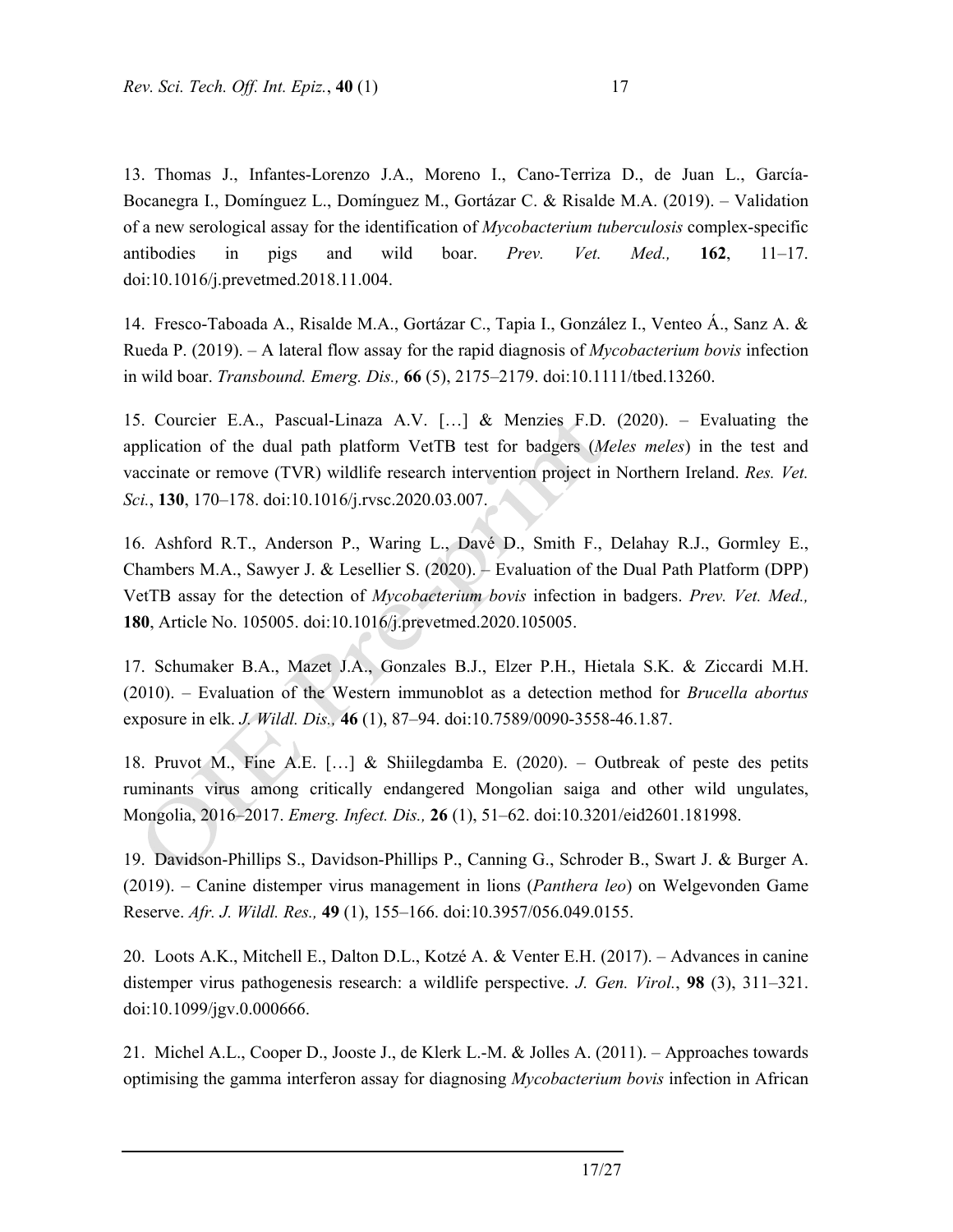buffalo (*Syncerus caffer*). *Prev. Vet. Med.,* **98** (2–3), 142–151. doi:10.1016/j.prevetmed.2010.10.016.

22. Haley N.J., Richt J.A., Davenport K.A., Henderson D.M., Hoover E.A., Manca M., Caughey B., Marthaler D., Bartz J. & Gilch S. (2018). – Design, implementation, and interpretation of amplification studies for prion detection. *Prion,* **12** (2), 73–82. doi:10.1080/19336896.2018.1443000.

23. Benestad S.L. & Telling G.C. (2018). – Chapter 8. Chronic wasting disease: an evolving prion disease of cervids. *In* Handbook of clinical neurology: human prion diseases (M. Pocchiari & J. Manson, eds), 1st Ed., Vol. 153. Elsevier, Amsterdam, Netherlands, 135–151. doi:10.1016/B978-0-444-63945-5.00008-8.

24. Woodroffe R. (1999). – Managing disease threats to wild mammals. *Anim. Conserv.,* **2** (3), 185–193. doi:10.1111/j.1469-1795.1999.tb00064.x.

25. Hlokwe T.M., De Klerk-Lorist L.-M. & Michel A.L. (2016). – Wildlife on the move: a hidden tuberculosis threat to conservation areas and game farms through introduction of untested animals. *J. Wildl. Dis.,* **52** (4), 837–843. doi:10.7589/2015-10-281.

26. Singer R.S., Boyce W.M., Gardner I.A., Johnson W.O. & Fisher A.S. (1998). – Evaluation of bluetongue virus diagnostic tests in free-ranging bighorn sheep. *Prev. Vet. Med.,* **35** (4), 265– 282. doi:10.1016/s0167-5877(98)00067-1.

27. Singer R.S., Jessup D.A., Gardner I.A. & Boyce W.M. (1997). – Pathogen exposure patterns among sympatric populations of bighorn sheep, mule deer and cattle. *J. Wildl. Dis.,* **33** (2), 377– 382. doi:10.7589/0090-3558-33.2.377.

28. Directorate of Animal Health, Department of Agriculture, Forestry and Fisheries (DAFF) (2017). – Veterinary procedural notice for buffalo disease risk management in South Africa. Directorate of Animal Health, DAFF, Pretoria, South Africa, 41 pp. Available at: www.dalrrd.gov.za/vetweb/pamphlets&Information/Policy/Buffalo%20Disease%20Risk%20Ma nagement%20VPN\_Signed%202017-02-17.pdf (accessed on 15 February 2021).

29. Dongo J.C. (2015). – Comparative evaluation of the diagnostic performance of four serological assays for bovine brucellosis in African buffalo (*Syncerus caffer*). Masters dissertation. University of Pretoria, Pretoria, South Africa, 155 pp. Available at: https://repository.up.ac.za/bitstream/handle/2263/52378/Dongo\_Comparative\_2015.pdf?isAllow ed=y&sequence=1 (accessed on 15 February 2021).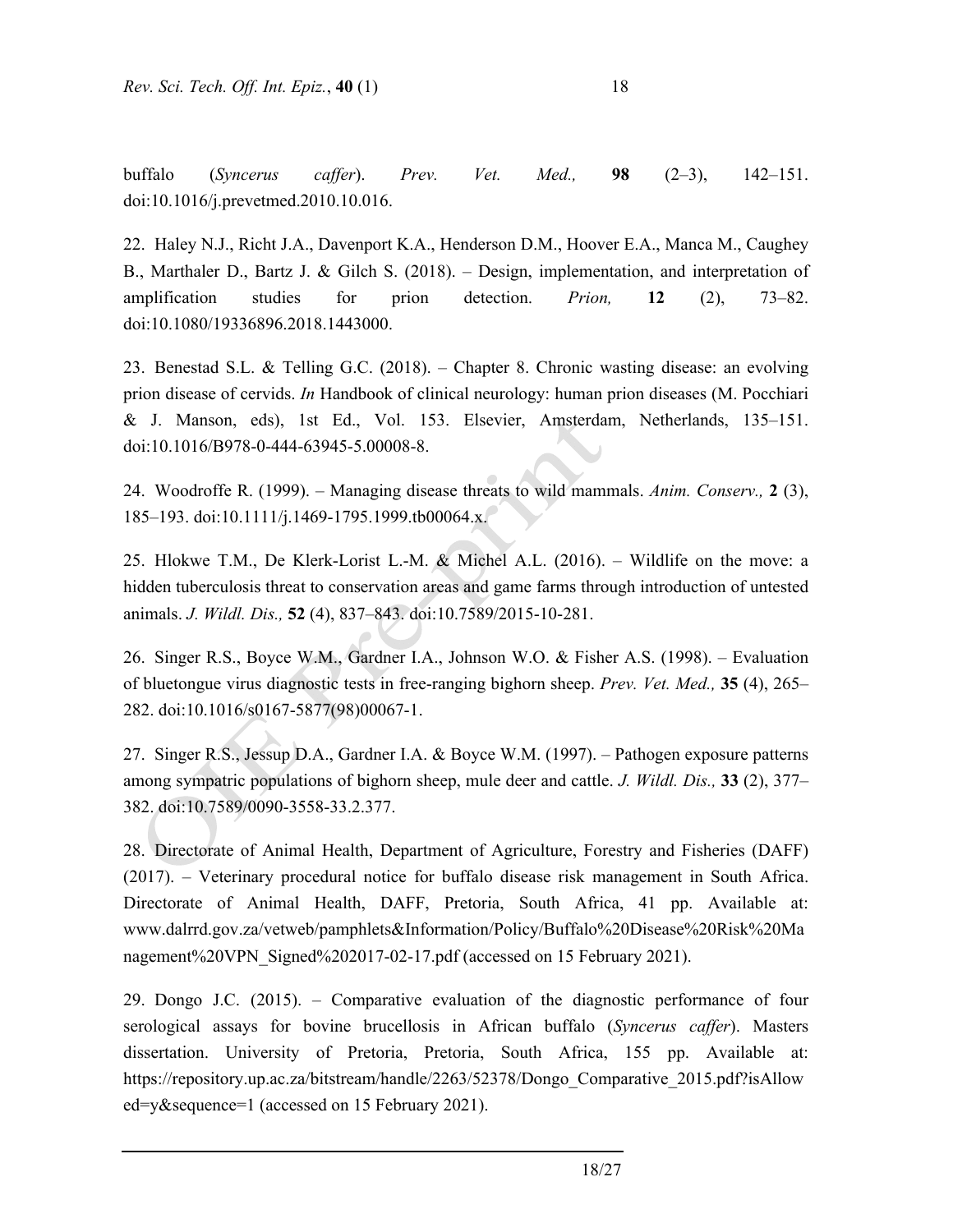30. Wanzala S.I., Palmer M.V., Waters W.R., Thacker T.C., Carstensen M., Travis D.A. & Sreevatsan S. (2017). – Evaluation of pathogen-specific biomarkers for the diagnosis of tuberculosis in white-tailed deer (*Odocoileus virginianus*). *Am. J. Vet. Res.,* **78** (6), 729–734. doi:10.2460/ajvr.78.6.729.

31. Lyashchenko K.P., Greenwald R., Esfandiari J., Mikota S., Miller M., Moller T., Vogelnest L., Gairhe K.P., Robbe-Austerman S., Gai J. & Waters W.R. (2012). – Field application of serodiagnostics to identify elephants with tuberculosis prior to case confirmation by culture. *Clin. Vaccine Immunol.,* **19** (8), 1269–1275. doi:10.1128/CVI.00163-12.

32. Angkawanish T., Morar D., van Kooten P., Bontekoning I., Schreuder J., Maas M., Wajjwalku W., Sirimalaisuwan A., Michel A., Tijhaar E. & Rutten V. (2013). – The elephant interferon gamma assay: a contribution to diagnosis of tuberculosis in elephants. *Transbound. Emerg. Dis.,* **60** (S1), 53–59. doi:10.1111/tbed.12098.

33. Hanyire T.G. (2018). – Immunodiagnosis of tuberculosis in captive African elephants (*Loxodonta africana*) in the Victoria Falls and Livingstone area. Masters dissertation. University of Pretoria, Pretoria, South Africa. Available at: http://hdl.handle.net/2263/71694 (accessed on 15 February 2021).

34. Van der Heijden E.M.D.L., Cooper D.V., Rutten V.P.M.G. & Michel A.L. (2020). – *Mycobacterium bovis* prevalence affects the performance of a commercial serological assay for bovine tuberculosis in African buffaloes. *Comp. Immunol. Microbiol. Infect. Dis.,* **70**, Article No. 101369. doi:10.1016/j.cimid.2019.101369.

35. Maas M., van Kooten P.J.S., Schreuder J., Morar D., Tijhaar E., Michel A.L. & Rutten V.P.M.G. (2012). – Development of a lion-specific interferon-gamma assay. *Vet. Immunol. Immunopathol.,* **149** (3–4), 292–297. doi:10.1016/j.vetimm.2012.07.014.

36. Keet D.F., Michel A.L., Bengis R.G., Becker P., van Dyk D.S., van Vuuren M., Rutten V.P.M.G. & Penzhorn B.L. (2010). – Intradermal tuberculin testing of wild African lions (*Panthera leo*) naturally exposed to infection with *Mycobacterium bovis*. *Vet. Microbiol.,* **144** (3–4), 384–391. doi:10.1016/j.vetmic.2010.01.028.

37. Cossaboom C.M., Khaiseb S. […] & Walke H. (2019). – Anthrax epizootic in wildlife, Bwabwata National Park, Namibia, 2017. *Emerg. Infect. Dis.,* **25** (5), 947–950. doi:10.3201/eid2505.180867.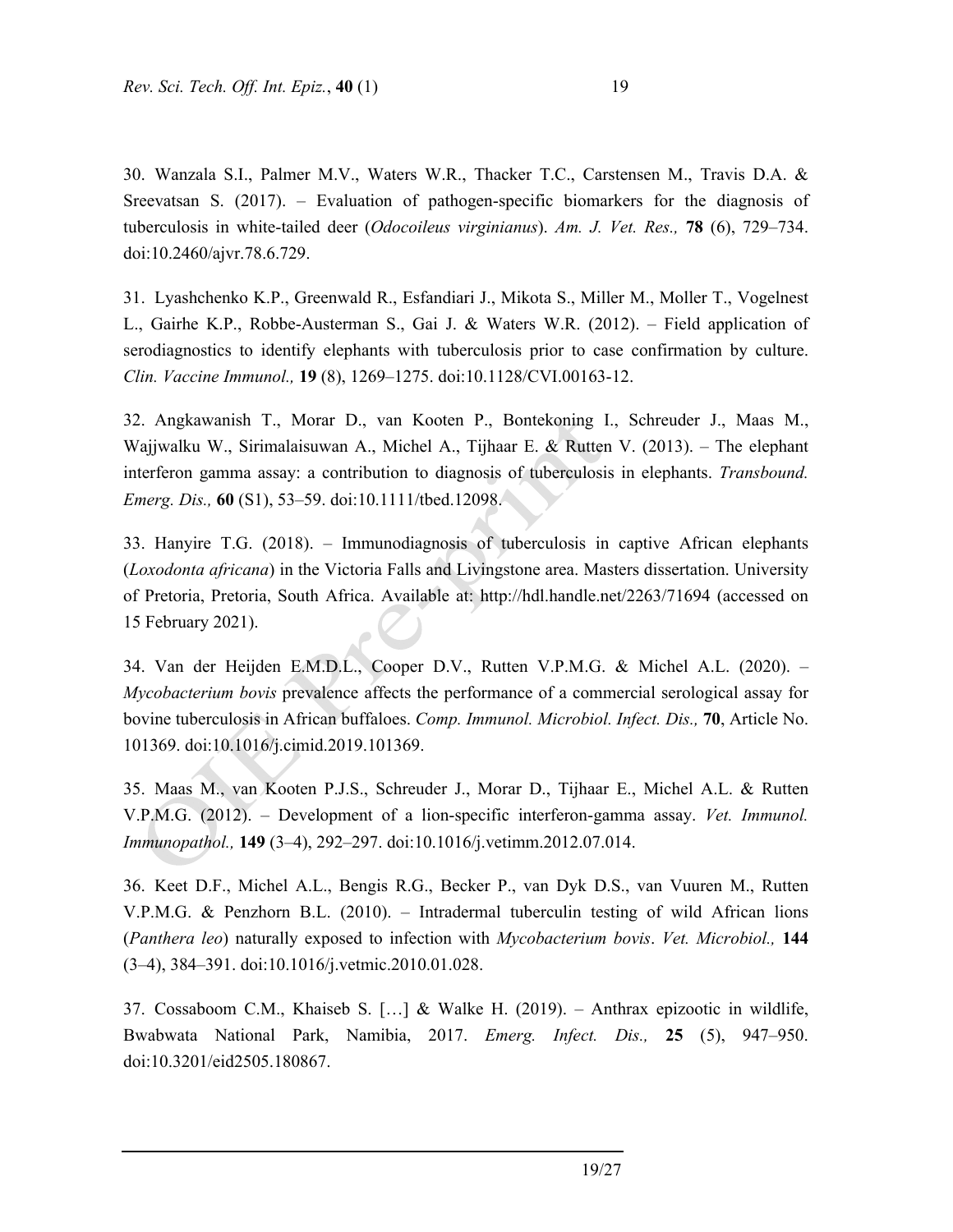a1517. doi:10.4102/jsava.v89i0.1517.

38. Sabeta C.T., Janse van Rensburg D., Phahladira B., Mohale D., Harrison-White R.F., Esterhuyzen C. & Williams J.H. (2018). – Rabies of canid biotype in wild dog (*Lycaon pictus*) and spotted hyaena (*Crocuta crocuta*) in Madikwe Game Reserve, South Africa in 2014–2015: diagnosis, possible origins and implications for control. *J. S. Afr. Vet. Assoc.,* **89**, Article No.

39. Mukarati N.L., Ndumnego O.C., Ochai S.O., Jauro S., Loveridge A., van Heerden H., Matope G., Caron A., Hanyire T.G., de Garine‐Wichatitsky M. & Pfukenyi D.M. (2020). – A serological survey of *Bacillus anthracis* reveals widespread exposure to the pathogen in free‐range and captive lions in Zimbabwe. *Transbound. Emerg. Dis.,* **0**, 1–9. doi:10.1111/tbed.13842.

40. Lembo T., Hampson K. […] & Cleaveland S. (2011). – Serologic surveillance of anthrax in the Serengeti ecosystem, Tanzania, 1996–2009. *Emerg. Infect. Dis.,* **17** (3), 387–394. doi:10.3201/eid1703.101290.

41. Araujo D.B., Martorelli L.A., Kataoka A.P.G.A., Campos A.C.A., Rodrigues C.S., Sanfilippo L.F., Cunha E.S., Durigon E.L. & Favoretto S.R. (2014). – Antibodies to rabies virus in terrestrial wild mammals in native rainforest on the north coast of São Paulo State, Brazil. *J. Wildl. Dis.,* **50** (3), 469–477. doi:10.7589/2013-04-099.

42. Campos A.A.S., Dos Santos R.N. […] & Franco A.C. (2020). – Rabies surveillance in wild mammals in South of Brazil. *Transbound. Emerg. Dis.,* **67** (2), 906–913. doi:10.1111/tbed.13415.

43. Glover B., Macfarlane M., Bengis R., O'Dell J., Steyl J., van Heerden H. & Abernethy D. (2020). – Investigation of *Brucella melitensis* in sable antelope (*Hippotragus niger*) in South Africa. *Microorganisms,* **8** (10), Article No. 1494. doi:10.3390/microorganisms8101494.

44. Garin-Bastuji B., Oudar J., Richard Y. & Gastellu J. (1990). – Isolation of *Brucella melitensis* biovar 3 from a chamois (*Rupicapra rupicapra*) in the southern French Alps. *J. Wildl. Dis.,* **26** (1), 116–118. doi:10.7589/0090-3558-26.1.116.

45. Garin-Bastuji B., Hars J., Drapeau A., Cherfa M.-A., Game Y., Le Horgne J.-M., Rautureau S., Maucci E., Pasquier J.-J., Jay M. & Mick V. (2014). – Reemergence of *Brucella melitensis* infection in wildlife, France. *Emerg. Infect. Dis.,* **20** (9), 1570–1571. doi:10.3201/eid2009.131517.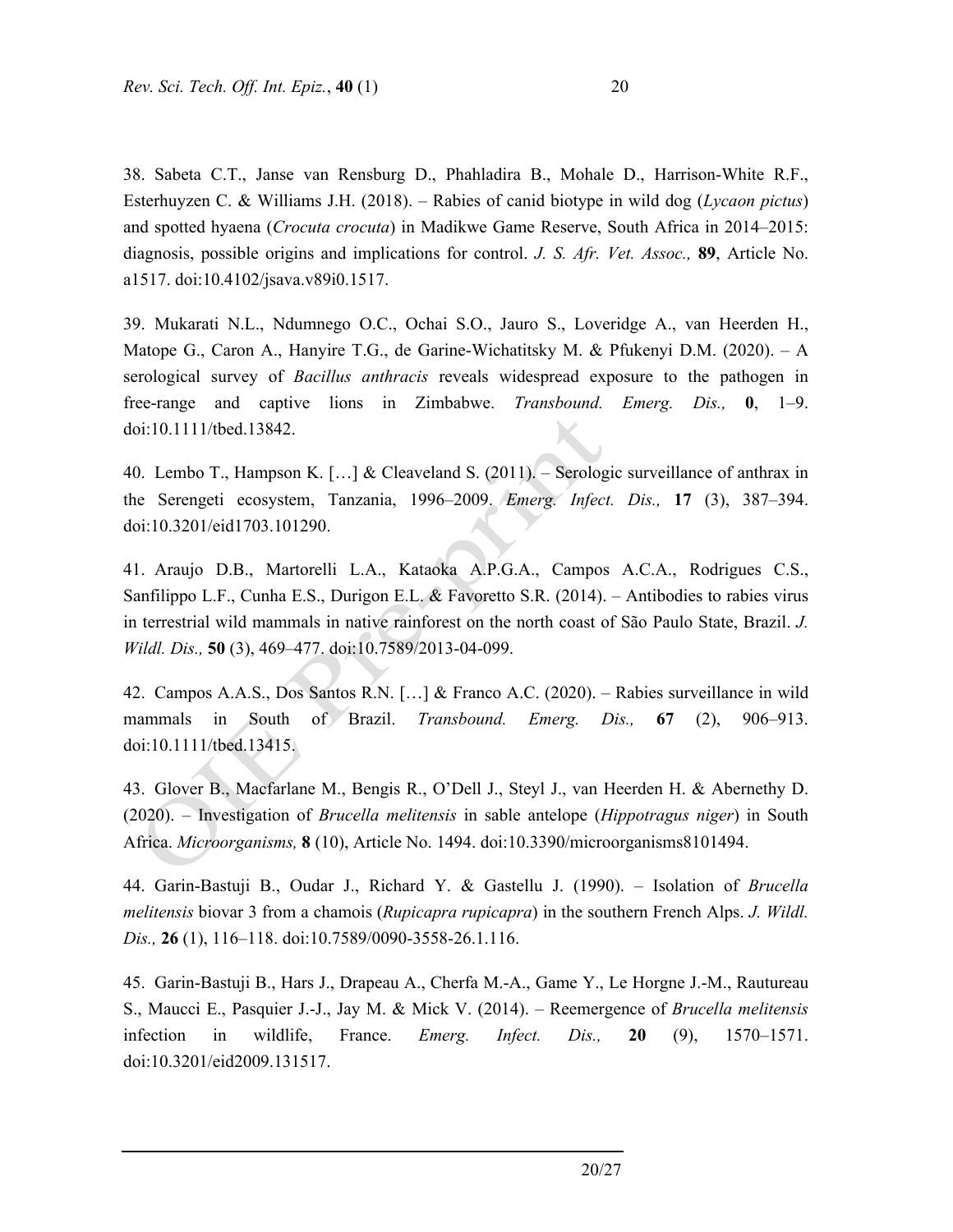46. Mick V., Le Carrou G., Corde Y., Game Y., Jay M. & Garin-Bastuji B. (2014). – *Brucella melitensis* in France: persistence in wildlife and probable spillover from Alpine ibex to domestic animals. *PLoS ONE,* **9** (4), Article No. e94168. doi:10.1371/journal.pone.0094168.

47. Miller R.S., Sweeney S.J., Slootmaker C., Grear D.A., Di Salvo P.A., Kiser D. & Shwiff S.A. (2017). – Cross-species transmission potential between wild pigs, livestock, poultry, wildlife, and humans: implications for disease risk management in North America. *Sci. Rep.,* **7**, Article No. 7821. doi:10.1038/s41598-017-07336-z.

48. Carpenter T.E., Coggins V.L., McCarthy C., O'Brien C.S., O'Brien J.M. & Schommer T.J.  $(2014)$ . – A spatial risk assessment of bighorn sheep extirpation by grazing domestic sheep on public lands. *Prev. Vet. Med.,* **114** (1), 3–10. doi:10.1016/j.prevetmed.2014.01.008.

49. Williams E.S. (2005). – Chronic wasting disease. *Vet. Pathol.,* **42** (5), 530–549. doi:10.1354/vp.42-5-530.

50. Kauffman M., Peck D., Scurlock B., Logan J., Robinson T., Cook W., Boroff K. & Schumaker B. (2016). – Risk assessment and management of brucellosis in the southern greater Yellowstone area (I): a citizen-science based risk model for bovine brucellosis transmission from elk to cattle. *Prev. Vet. Med.,* **132**, 88–97. doi:10.1016/j.prevetmed.2016.08.004.

51. Ruiz-Fons F., Sánchez-Matamoros A., Gortázar C. & Sánchez-Vizcaíno J.M. (2014). – The role of wildlife in bluetongue virus maintenance in Europe: lessons learned after the natural infection in Spain. *Virus Res.,* **182**, 50–58. doi:10.1016/j.virusres.2013.12.031.

52. Rojas J.M., Rodríguez-Martín D., Martín V. & Sevilla N. (2019). – Diagnosing bluetongue virus in domestic ruminants: current perspectives. *Vet. Med. (Auckl.),* **10**, 17–27. doi:10.2147/VMRR.S163804.

53. Kolby J.E. & Daszak P. (2016). – The emerging amphibian fungal disease, Chytridiomycosis: a key example of the global phenomenon of wildlife emerging infectious diseases. *Microbiol. Spectrum,* **4** (3), Article No. EI10-0004-2015. doi:10.1128/microbiolspec.EI10-0004-2015.

54. Blehert D.S. (2012). – Fungal disease and the developing story of bat white-nose syndrome. *PLoS Pathog.,* **8** (7), Article No. e1002779. doi:10.1371/journal.ppat.1002779.

55. Allender M.C., Ravesi M.J., Haynes E., Ospina E., Petersen C., Phillips C.A. & Lovich R. (2020). – Ophidiomycosis, an emerging fungal disease of snakes: targeted surveillance on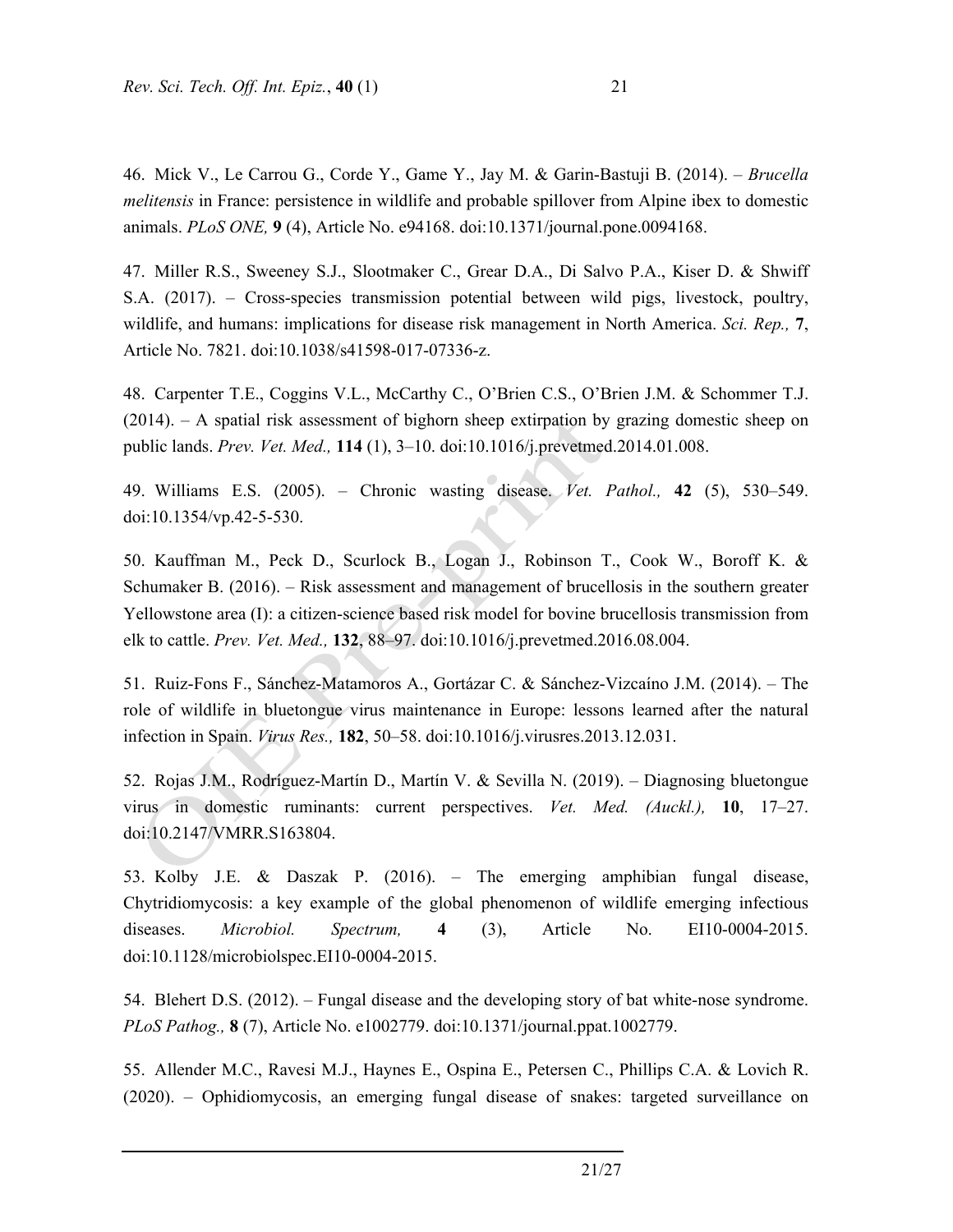military lands and detection in the western US and Puerto Rico. *PLoS ONE,* **15** (10), Article No. e0240415. doi:10.1371/journal.pone.0240415.

56. Field H.E., Mackenzie J.S. & Daszak P. (2007). – Henipaviruses: emerging paramyxoviruses associated with fruit bats. *In* Wildlife and emerging zoonotic diseases: the biology, circumstances and consequences of cross-species transmission (J.E. Childs, J.S. Mackenzie & J.A. Richt, eds). Current Topics in Microbiolology and Immunology, Vol. 315. Springer, Berlin, Germany, 133–159. doi:10.1007/978-3-540-70962-6\_7.

57. Wang L.-F. & Anderson D.E. (2019). – Viruses in bats and potential spillover to animals and humans. *Curr. Opin. Virol.,* **34**, 79–89. doi:10.1016/j.coviro.2018.12.007.

58. Philbey A.W., Kirkland P.D., Ross A.D., Davis R.J., Gleeson A.B., Love R.J., Daniels P.W., Gould A.R. & Hyatt A.D. (1998). – An apparently new virus (family *Paramyxoviridae*) infectious for pigs, humans, and fruit bats. *Emerg. Infect. Dis.,* **4** (2), 269–271. doi:10.3201/eid0402.980214.

59. Delibes-Mateos M., Ferreira C., Carro F., Escudero M.A. & Gortázar C. (2014). – Ecosystem effects of variant rabbit hemorrhagic disease virus, Iberian Peninsula. *Emerg. Infect. Dis.,* **20** (12), 2166–2168. doi:10.3201/eid2012.140517.

60. Borteiro C., Kolenc F., Verdes J.M., Martínez Debat C. & Ubilla M. (2019). – Sensitivity of histology for the detection of the amphibian chytrid fungus *Batrachochytrium dendrobatidis*. *J. Vet. Diagn. Invest.,* **31** (2), 246–249. doi:10.1177/1040638718816116.

61. Verant M.L., Bohuski E.A., Richgels K.L.D., Olival K.J., Epstein J.H. & Blehert D.S. (2018). – Determinants of *Pseudogymnoascus destructans* within bat hibernacula: implications for surveillance and management of white-nose syndrome. *J. Appl. Ecol.,* **55** (2), 820–829. doi:10.1111/1365-2664.13070.

62. Pejcic B., De Marco R. & Parkinson G. (2006). – The role of biosensors in the detection of emerging infectious diseases. *Analyst,* **1331** (10), 1079–1090. doi:10.1039/b603402k.

63. Rosenblum E.B., Fisher M.C., James T.Y., Stajich J.E., Longcore J.E., Gentry L.R. & Poorten T.J. (2009). – A molecular perspective: biology of the emerging pathogen *Batrachochytrium dendrobatidis*. *Dis. Aquat. Organ.,* **92**, 131–147. doi:10.3354/dao02179.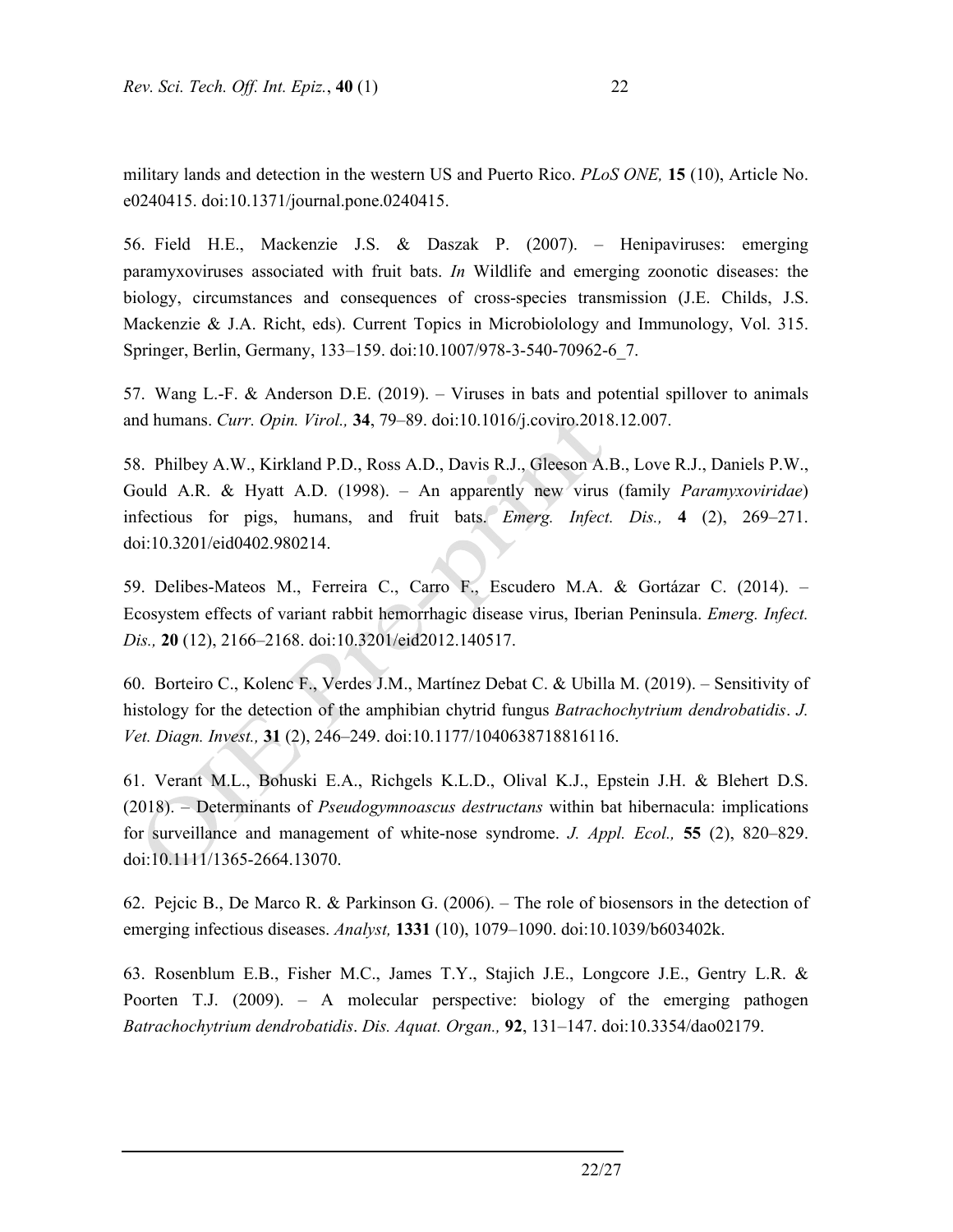64. Li Y, Shi J […] & Hualan C. (2010). – Continued evolution of H5N1 influenza viruses in wild birds, domestic poultry, and humans in China from 2004 to 2009. *J. Virol.,* **84** (17), 8389– 8397. doi:10.1128/JVI.00413-10.

65. Sutton T.C. & Subbarao K. (2015). – Development of animal models against emerging coronaviruses: from SARS to MERS coronavirus. *Virology,* **479**–**480**, 247–258. doi:10.1016/j.virol.2015.02.030.

66. Lam T.T.-Y., Jia N. […] & Cao W.-C. (2020). – Identifying SARS-CoV-2-related coronaviruses in Malayan pangolins. *Nature,* **583**, 282–285. doi:10.1038/s41586-020-2169-0.

67. Fisher M.C., Garner T.W.J. & Walker S.F. (2009). – Global emergence of *Batrachochytrium dendrobatidis* and amphibian chytridiomycosis in space, time, and host. *Annu. Rev. Microbiol.*, **63**, 291–310. doi:10.1146/annurev.micro.091208.073435.

68. Daniels P., Ksiazek T. & Eaton B.T. (2001). – Laboratory diagnosis of Nipah and Hendra virus infections. *Microbes Infect.,* **3** (4), 289–295. doi:10.1016/s1286-4579(01)01382-x.

69. Li K.S., Guan Y. [...] & Peiris J.S.M.  $(2004)$ . – Genesis of a highly pathogenic and potentially pandemic H5N1 influenza virus in eastern Asia. *Nature,* **430**, 209–213. doi:10.1038/nature02746.

70. Ciliberti A., Gavier-Widén D., Yon L., Hutchings M.R. & Artois M. (2015). – Prioritisation of wildlife pathogens to be targeted in European surveillance programmes: expert-based risk analysis focus on ruminants. *Prev. Vet. Med.,* **118** (4), 271–284. doi:10.1016/j.prevetmed.2014.11.021.

71. Hyatt A.D., Boyle D.G. […] & Colling A. (2007). – Diagnostic assays and sampling protocols for the detection of *Batrachochytrium dendrobatidis*. *Dis. Aquat. Organ.,* **73** (3), 175– 192. doi:10.3354/dao073175.

72. World Organisation for Animal Health (OIE) (2010). – Training manual on wildlife diseases and surveillance: workshop on OIE National Focal Points for Wildlife. OIE, Paris, France, 56 pp. Available at:  $\overline{a}$  at:

www.oie.int/fileadmin/Home/eng/Internationa\_Standard\_Setting/docs/pdf/WGWildlife/A\_Traini ng Manual Wildlife.pdf (accessed on 15 February 2021).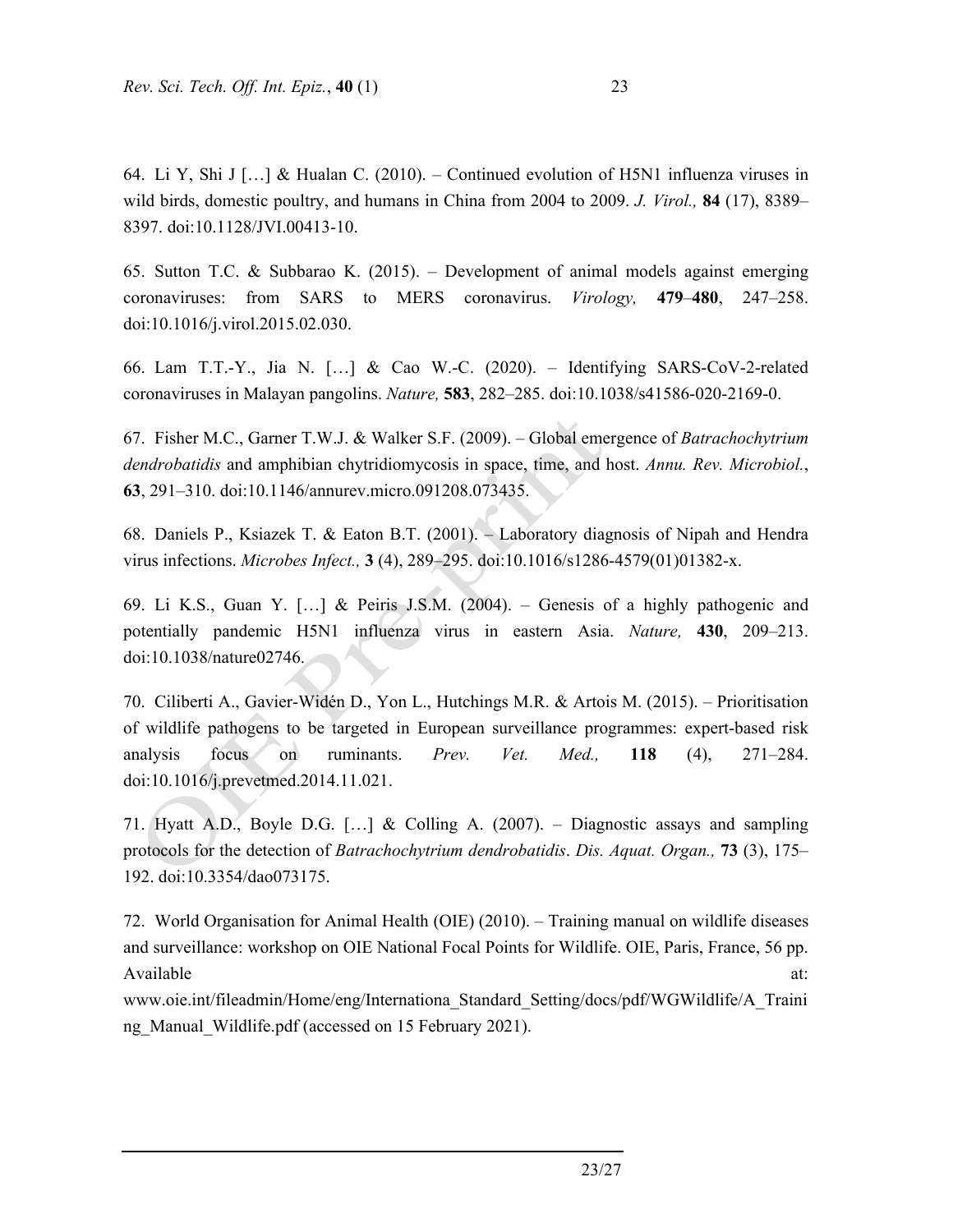73. Hindson B.J., Ness K.D. […] & Colston B.W. (2011). – High-throughput droplet digital PCR system for absolute quantitation of DNA copy number. *Anal. Chem.,* **83** (22), 8604–8610. doi:10.1021/ac202028g.

74. Abram T.J., Cherukury H. […] & Zhao W.A. (2020). – Rapid bacterial detection and antibiotic susceptibility testing in whole blood using one-step, high throughput blood digital PCR. *Lab Chip,* **20** (3), 477–489. doi:10.1039/c9lc01212e.

75. Gootenberg J.S., Abudayyeh O.O. […] & Zhang F. (2017). – Nucleic acid detection with CRISPR-Cas13a/C2c2. *Science,* **356** (6336), 438–442. doi:10.1126/science.aam9321.

76. Gootenberg J.S., Abudayyeh O.O. […] & Zhang F. (2018). – Multiplexed and portable nucleic acid detection platform with Cas13, Cas12a, and Csm6. *Science,* **360** (6387), 439–444. doi:10.1126/science.aaq0179.

77. Chen J.S., Ma E., Harrington L.B., Da Costa M., Tian X., Palefsky J.M. & Doudna J.A. (2018). – CRISPR-Cas12a target binding unleashes indiscriminate single-stranded DNase activity. *Science,* **360** (6387), 436–439. doi:10.1126/science.aar6245.

78. Anzalone A.V., Koblan L.W. & Liu D.R. (2020). – Genome editing with CRISPR-Cas nucleases, base editors, transposases and prime editors. *Nat. Biotechnol.,* **38** (7), 824–844. doi:10.1038/s41587-020-0561-9.

79. Jinek M., Chylinski K., Fonfara I., Hauer M., Doudna J.A. & Charpentier E. (2012). – A programmable dual-RNA-guided DNA endonuclease in adaptive bacterial immunity. *Science,*  **337** (6096), 816–821. doi:10.1126/science.1225829.

80. Tong Y., Weber T. & Lee S.Y. (2019). – CRISPR/Cas-based genome engineering in natural product discovery. *Nat. Prod. Rep.,* **36** (9), 1262–1280. doi:10.1039/c8np00089a.

81. Shmakov S., Smargon A. […] & Koonin E.V. (2017). – Diversity and evolution of class 2 CRISPR-Cas systems. *Nat. Rev. Microbiol.,* **15** (3), 169–182. doi:10.1038/nrmicro.2016.184.

82. East-Seletsky A., O'Connell M.R., Knight S.C., Burstein D., Cate J.H.D., Tjian R. & Doudna J.A. (2016). – Two distinct RNase activities of CRISPR-C2c2 enable guide-RNA processing and RNA detection. *Nature,* **538** (7624), 270–273. doi:10.1038/nature19802.

83. Abudayyeh O.O., Gootenberg J.S. […] & Zhang F. (2016). – C2c2 is a single-component programmable RNA-guided RNA-targeting CRISPR effector. *Science,* **353** (6299), Article No. aaf5573. doi:10.1126/science.aaf5573.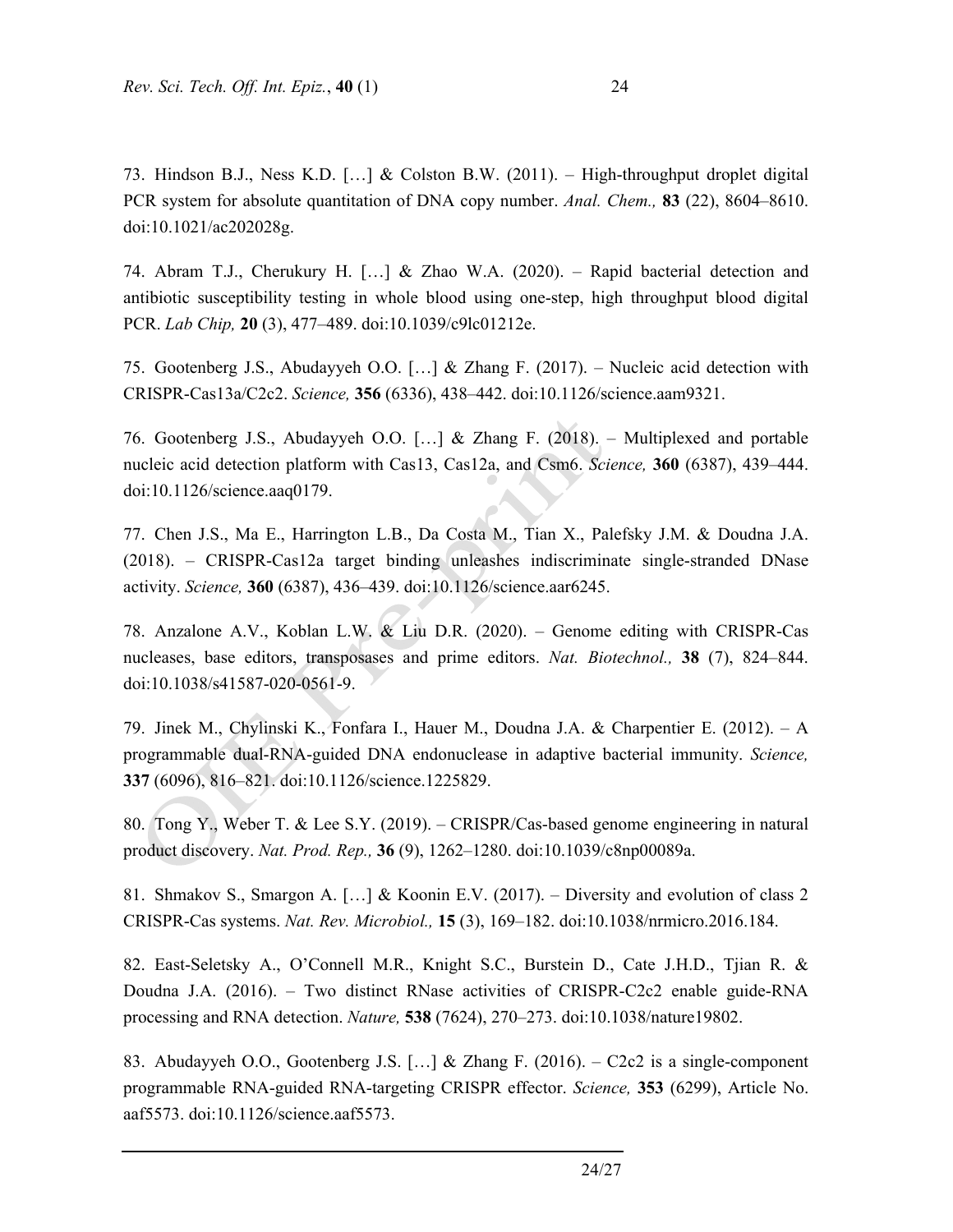84. Myhrvold C., Freije C.A. […] & Sabeti P.C. (2018). – Field-deployable viral diagnostics using CRISPR-Cas13. *Science,* **360** (6387), 444–448. doi:10.1126/science.aas8836.

85. Batovska J., Mee P.T., Lynch S.E., Sawbridge T.I. & Rodoni B.C. (2019). – Sensitivity and specificity of metatranscriptomics as an arbovirus surveillance tool. *Sci. Rep.,* **9**, Article No. 19398. doi:10.1038/s41598-019-55741-3.

86. Van den Esker M.H. & Koets A.P. (2019). – Application of transcriptomics to enhance early diagnostics of mycobacterial infections, with an emphasis on *Mycobacterium avium* ssp. *paratuberculosis*. *Vet. Sci.,* **6** (3), Article No. 59. doi:10.3390/vetsci6030059.

87. Sidders B., Pirson C., Hogarth P.J., Hewinson R.G., Stoker N.G., Vordermeier H.M. & Ewer K. (2008). – Screening of highly expressed mycobacterial genes identifies Rv3615c as a useful differential diagnostic antigen for the *Mycobacterium tuberculosis* complex. *Infect. Immun.,* **76** (9), 3932–3939. doi:10.1128/iai.00150-08.

88. Campbell L.J., Hammond S.A., Price S.J., Sharma M.D., Garner T.W.J., Birol I., Helbing C.C., Wilfert L. & Griffiths A.G.F. (2018). – A novel approach to wildlife transcriptomics provides evidence of disease-mediated differential expression and changes to the microbiome of amphibian populations. *Mol. Ecol.,* **27** (6), 1413–1427. doi:10.1111/mec.14528.

89. Bruch R., Baaske J., Chatelle C., Meirich M., Madlener S., Weber W., Dincer C. & Urban G.A. (2019). – CRISPR/Cas13a-powered electrochemical microfluidic biosensor for nucleic acid amplification-free miRNA diagnostics. *Adv. Mater.,* **31** (51), Article No. 1905311. doi:10.1002/adma.201905311.

90. Wu Z.Q., Lu L. […] & Jin Q. (2018). – Comparative analysis of rodent and small mammal viromes to better understand the wildlife origin of emerging infectious diseases. *Microbiome,* **6**, Article No. 178. doi:10.1186/s40168-018-0554-9.

91. Zhou P., Yang X.-L.  $[\ldots]$  & Shi Z.-L. (2020). – A pneumonia outbreak associated with a new coronavirus of probable bat origin. *Nature,* **579** (7798), 270–273.

92. Alonso-Hearn M., Canive M., Blanco-Vazquez C., Torremocha R., Balseiro A., Amado J., Varela-Martinez E., Ramos R., Jugo B.M. & Casais R. (2019). – RNA-Seq analysis of ileocecal valve and peripheral blood from Holstein cattle infected with *Mycobacterium avium* subsp. *paratuberculosis* revealed dysregulation of the CXCL8/IL8 signaling pathway. *Sci. Rep.,* **9**, Article No. 14845. doi:10.1038/s41598-019-51328-0.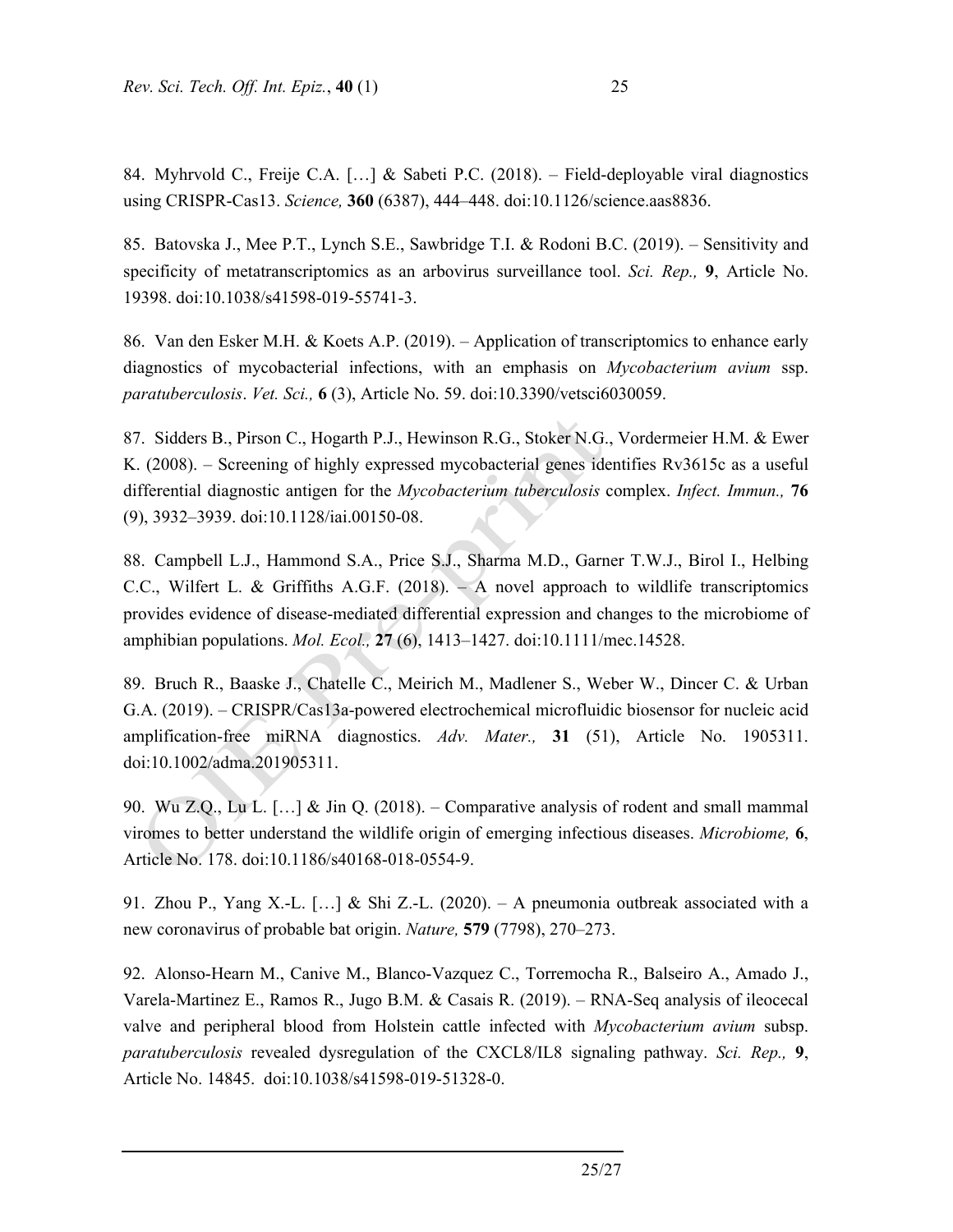93. Coppola M., Villar-Hernández R. […] & Ottenhoff T.H.M. (2020). – Cell-mediated immune responses to *in vivo*-expressed and stage-specific *Mycobacterium tuberculosis* antigens in latent and active tuberculosis across different age groups. *Front. Immunol.,* **11**, Article No. 103. doi:10.3389/fimmu.2020.00103.

94. Geluk A., van Meijgaarden K.E., Joosten S.A., Commandeur S. & Ottenhoff T.H.M. (2014). – Innovative strategies to identify *M. tuberculosis* antigens and epitopes using genome-wide analyses. *Front. Immunol.,* **5**, Article No. 256. doi:10.3389/fimmu.2014.00256.

95. Grenga L., Pible O. & Armengaud J. (2019). – Pathogen proteotyping: a rapidly developing application of mass spectrometry to address clinical concerns. *Clin. Mass Spectrom.,* **14**, 9–17. doi:10.1016/j.clinms.2019.04.004.

96. Witt N., Andreotti S., Busch A., Neubert K., Reinert K., Tomaso H. & Meierhofer D. (2020). – Rapid and culture free identification of *Francisella* in hare carcasses by high-resolution tandem mass spectrometry proteotyping. *Front. Microbiol.,* **11**, Article No. 636. doi:10.3389/fmicb.2020.00636.

97. Kwok K.T.T., Nieuwenhuijse D.F., Phan M.V.T. & Koopmans M.P.G. (2020). – Virus metagenomics in farm animals: a systematic review. *Viruses,* **12** (1), Article No. 107. doi:10.3390/v12010107.

 $\frac{1}{2}$